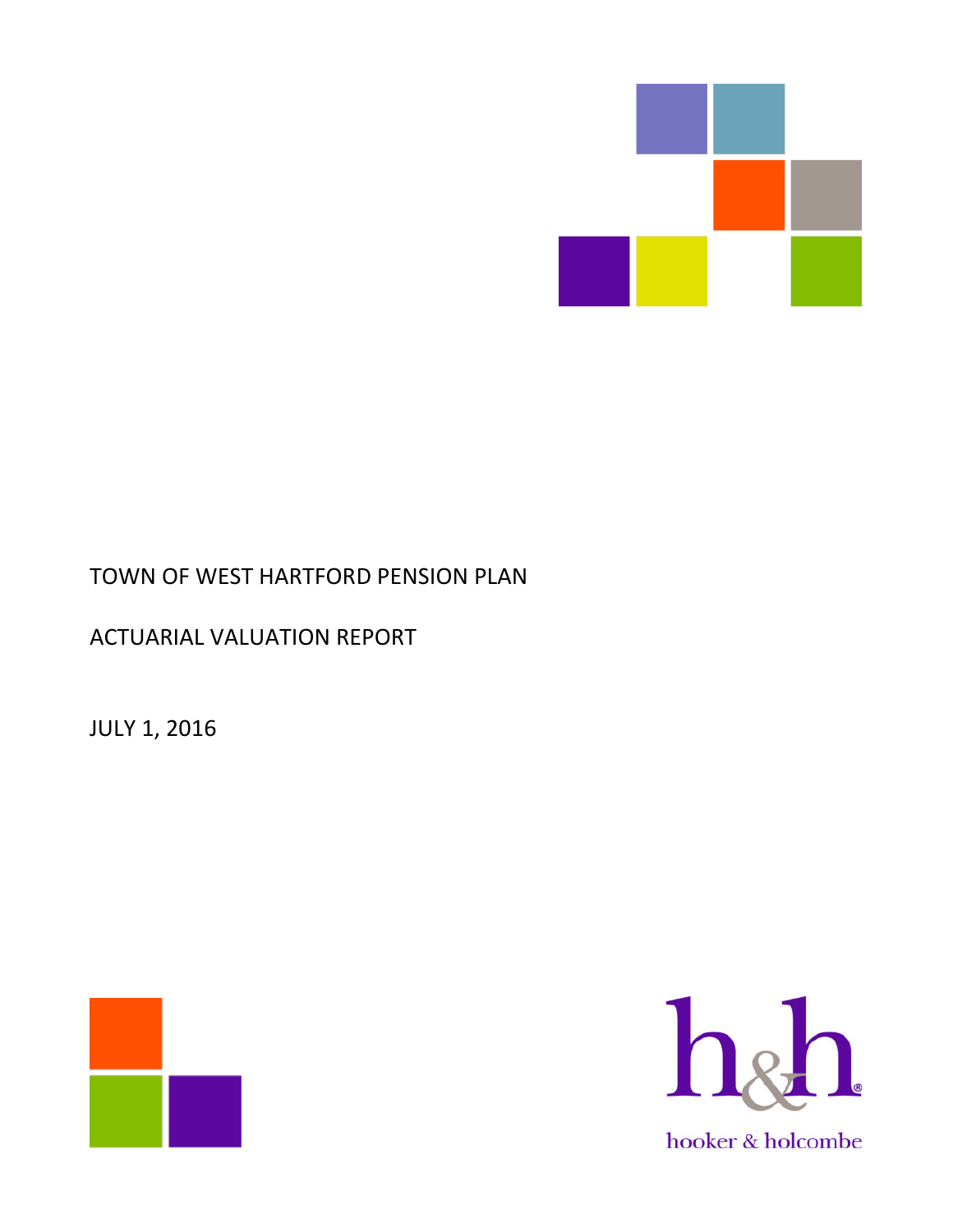

## **Table of Contents**

## **Report Prepared By:**

Evan W. Woollacott **Network Communist Communist Pelletier** Release Brian Middendorf Vice President and Consulting Actuary Actuary Actuary Senior Actuarial Analyst 860.856.2118 860.856.2066 860.856.2087<br>Expedicion and Society Appelletier@hhconsultants.com bmiddendorf [ewoollacott@hhconsultants.com](mailto:ewoollacott@hhconsultants.com) [ypelletier@hhconsultants.com](mailto:ypelletier@hhconsultants.com) [bmiddendorf@hhconsultants.com](mailto:bmiddendorf@hhconsultants.com)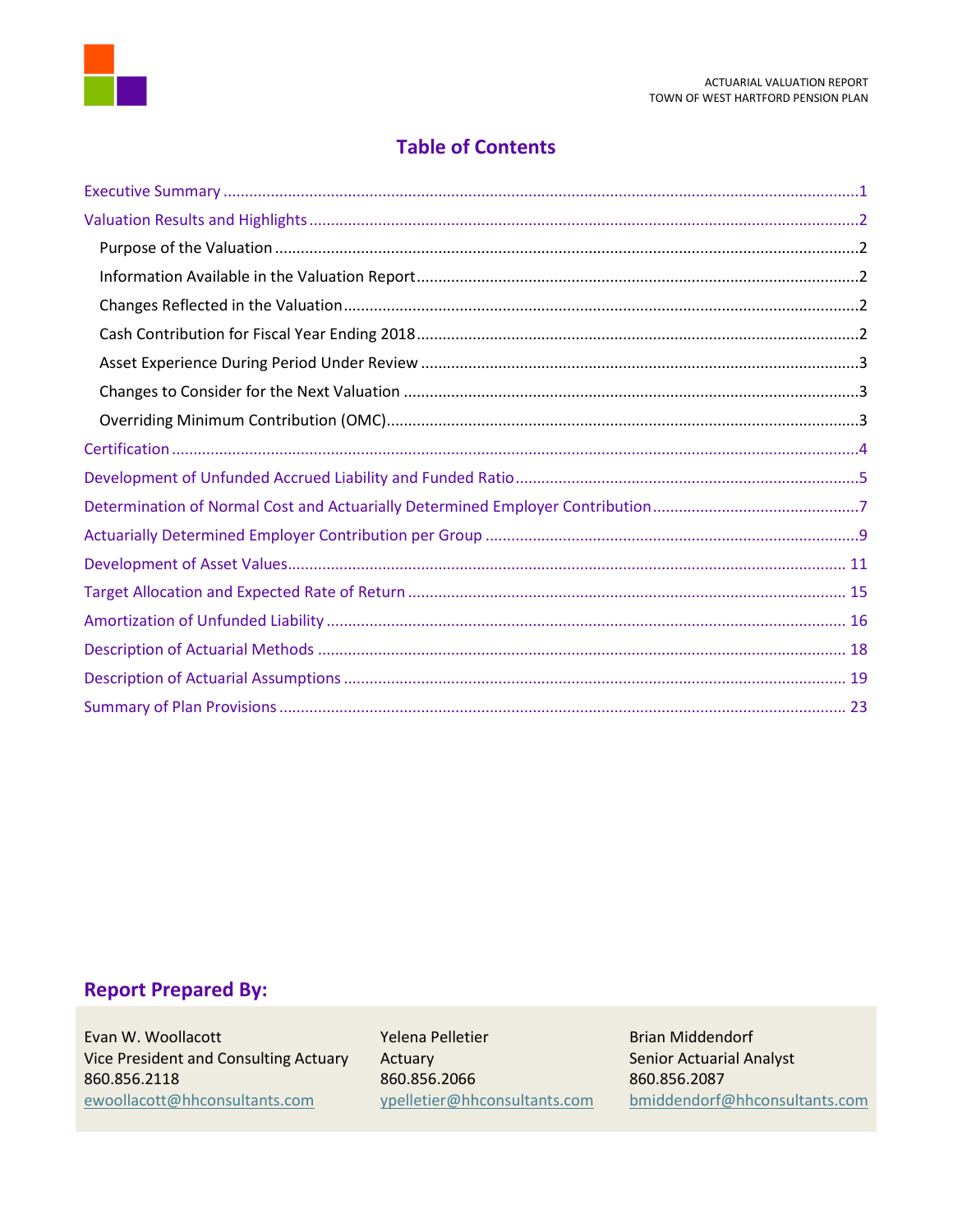



<span id="page-2-0"></span>

|                                                     | <b>July 1, 2016</b>   | <b>July 1, 2015</b> |
|-----------------------------------------------------|-----------------------|---------------------|
| <b>Number of members</b>                            |                       |                     |
| Active employees                                    | 856<br>∗              | 856                 |
| Terminated vested members                           | $\ast$<br>81          | 81                  |
| Retired, disabled and beneficiaries                 | ∗<br>1,077            | 1,077               |
| Total                                               | 2,014                 | 2,014               |
| Covered employee payroll                            | $***$<br>\$58,064,839 | \$56,648,623        |
| Average plan salary                                 | 67,833                | 66,178              |
| Actuarial present value of future benefits          | 497,566,833           | 462,852,868         |
| <b>Actuarial accrued liability</b>                  | 414,533,071           | 403,746,402         |
| <b>Plan assets</b>                                  |                       |                     |
| Market value of assets                              | 175,246,019           | 182,085,662         |
| Actuarial value of assets                           | 179,642,266           | 173,140,717         |
| <b>Unfunded accrued liability</b>                   | 234,890,805           | 230,605,685         |
| <b>Funded ratio</b>                                 | 43.3%                 | 42.9%               |
| Actuarially determined employer contribution (ADEC) |                       |                     |
| Fiscal year ending                                  | 2018                  | 2017                |
| <b>ADEC</b>                                         | 21,615,393            | 20,551,457          |

*\* Not updated for Actuarial Valuation in interim year*

*\*\* Estimated to be 2.50% higher than 2015 pay*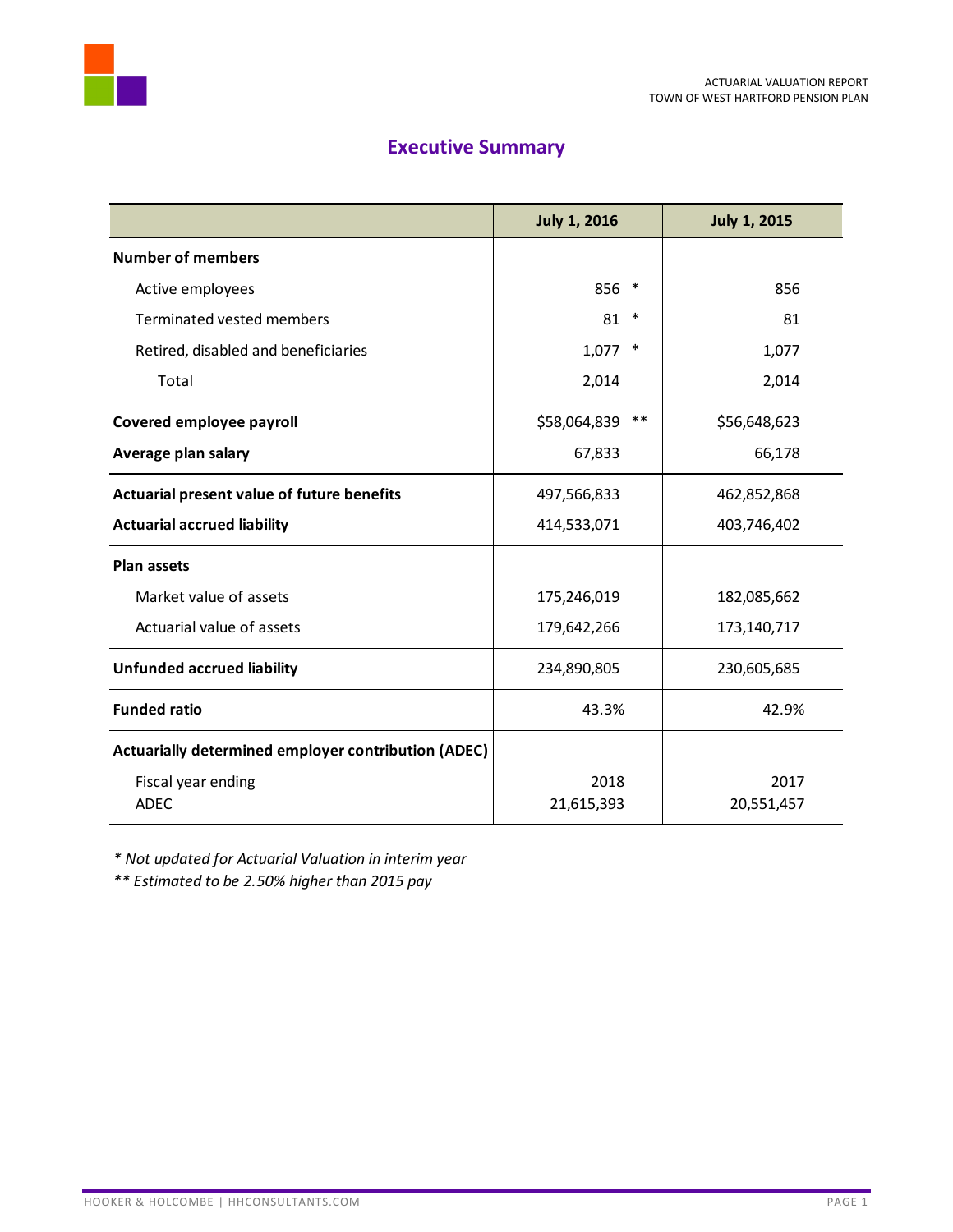

# **Valuation Results and Highlights**

### <span id="page-3-1"></span><span id="page-3-0"></span>**Purpose of the Valuation**

The purpose of the valuation is to develop the Actuarially Determined Employer Contribution (ADEC).

The ultimate cost of a pension plan is based primarily on the level of benefits promised by the plan. The pension fund's investment earnings serve to reduce the cost of plan benefits and expenses. Thus,

Ultimate cost = Benefits Paid + Expenses Incurred – Investment Return – Employee **Contributions** 

The actuarial cost method distributes this ultimate cost over the working lifetime of current plan participants. By means of this budgeting process, costs are allocated to both past and future years, and a cost is assigned to the current year. The current year's allocated cost, or normal cost, is the building block upon which the actuarially determined employer contribution is developed. The July 1, 2016 valuation produces the contributions for the fiscal year ending 2018.

Full actuarial valuations are performed every other year. This valuation report is for the interim year.

### <span id="page-3-2"></span>**Information Available in the Valuation Report**

The Executive Summary is intended to emphasize the notable results of the valuation from the perspective of the Plan Sponsor. Supporting technical detail is documented in Results of the Valuation, Supporting Exhibits and Description of Actuarial Methods and Assumptions. A concise summary of the principal provisions of the Plan is outlined in Summary of Plan Provisions.

#### <span id="page-3-3"></span>**Changes Reflected in the Valuation**

The amortization increase rate was changed from 2.50% to 2.25%. The Asset Valuation Method was also changed. See the Description of Actuarial Methods Section for a full description.

## <span id="page-3-4"></span>**Cash Contribution for Fiscal Year Ending 2018**

| The Town cost is: | 2018 Fiscal Year |
|-------------------|------------------|
| Part A            | \$67,205         |
| Part B            | 10,315,044       |
| Part B1           | 110,189          |
| Part C            | 4,769,070        |
| Part D            | 6,300,618        |
| Part E            | 53,267           |
| Total             | \$21,615,393     |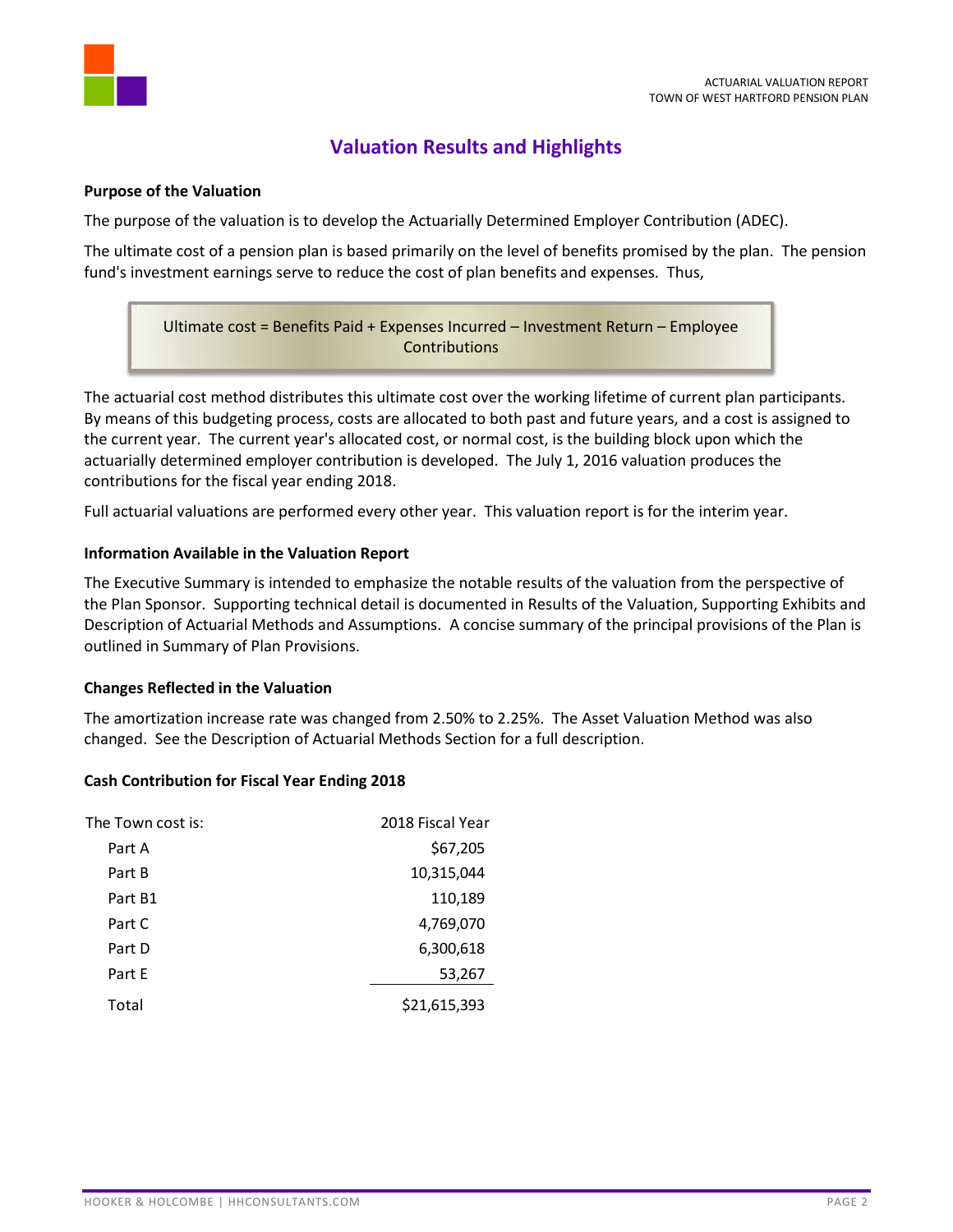

### <span id="page-4-0"></span>**Asset Experience During Period Under Review**

The plan's assets provided the following rates of return during the past year:

|                              | 2016 Fiscal Year |
|------------------------------|------------------|
| Market Value Basis           | $-0.5\%$         |
| <b>Actuarial Value Basis</b> | 6.9%             |

The Actuarial Value of assets, rather than the Market Value, is used to determine plan contributions. The Actuarial Value spreads the asset volatility by recognizing 20% of the difference between the Market Value and expected Actuarial Value each year, thereby smoothing out fluctuations that are inherent in the Market Value. The asset loss during 2015-2016 increased the ADEC by about \$500,000.

### <span id="page-4-1"></span>**Changes to Consider for the Next Valuation**

For the July 1, 2017 valuation, we plan to review both the mortality and interest rate assumptions.

### <span id="page-4-2"></span>**Overriding Minimum Contribution (OMC)**

In 2010, the Society of Actuaries published a paper that discusses public plan funding policy and defines an "Overriding Minimum Contribution (OMC)". For a plan that is less than 50% funded, the OMC equals Normal Cost plus Benefit Payments. Using this formula, the OMC for the Town of West Hartford Pension Plan for FYE 2016 is \$33,968,352. Actual contributions (employee and employer) for FYE 2016 were \$20,963,554. Based upon this analysis, the Town's 10-year plan of increasing the contribution each year is prudent.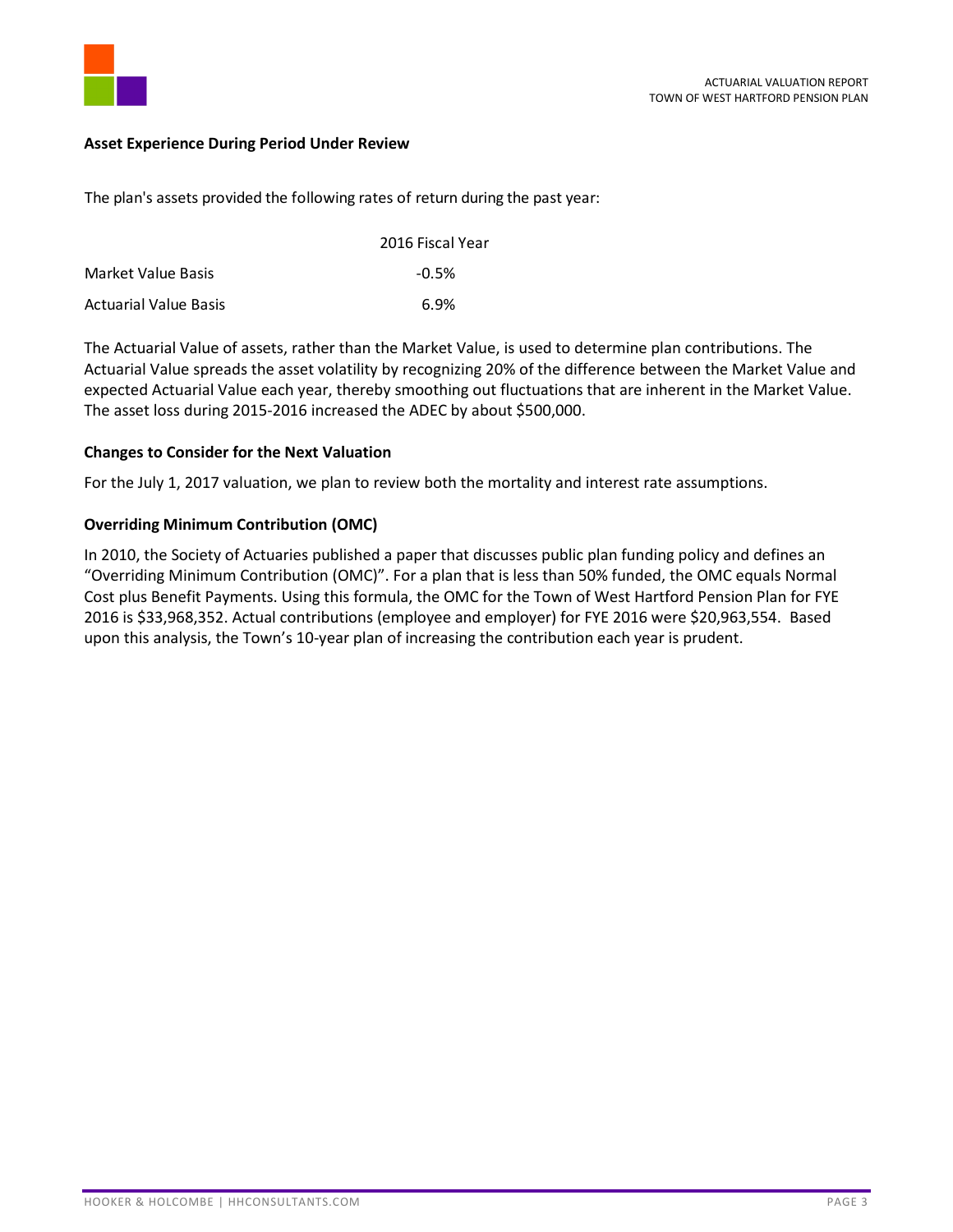

# **Certification**

<span id="page-5-0"></span>This report presents the results of the July 1, 2016 Actuarial Valuation for Town of West Hartford Pension Plan (the Plan) for the purpose of estimating the funded status of the Plan and determining the Actuarially Determined Employer Contribution (ADEC) for the fiscal year ending June 30, 2018. This report is intended to satisfy the requirements of Connecticut General Statute 7-450a. This report may not be appropriate for any other purpose.

The valuation has been performed in accordance with generally accepted actuarial principles and practices. It is intended to comply with all applicable Actuarial Standards of Practice.

I certify that the actuarial assumptions and methods that were selected by me and represent my best estimate of anticipated actuarial experience under the Plan.

In preparing this valuation, I have relied on employee data provided by the Plan Sponsor, and on asset and contribution information provided by the Trustee. I have audited neither the employee data nor the financial information, although I have reviewed them for reasonableness.

The results in this valuation report are based on the Plan as summarized in the *Summary of Plan Provisions* section of this report and the actuarial assumptions and methods detailed in the *Description of Actuarial Methods and Assumptions* section of this report.

Future actuarial measurements may differ significantly from the current measurements presented in this report due to factors such as, but not limited to, the following: plan experience differing from that anticipated by the economic or demographic assumptions; changes in economic or demographic assumptions; increases or decreases expected as part of the natural operation of the methodology used for these measurements (such as the end of an amortization period or additional cost or contribution requirements based on the Plan's funded status); and changes in plan provisions or applicable law. Due to the limited scope of this report, an analysis of the potential range of such future measurements has not been performed.

The signing actuary is independent of the Plan Sponsor. I am not aware of any relationship that would impact the objectivity of my work.

I am a member of the American Academy of Actuaries and meet its Qualification Standards to render the actuarial opinion contained herein.

Evan W.

Evan W. Woollacott, Jr., FCA, MAAA, EA 14-04513

November 30, 2016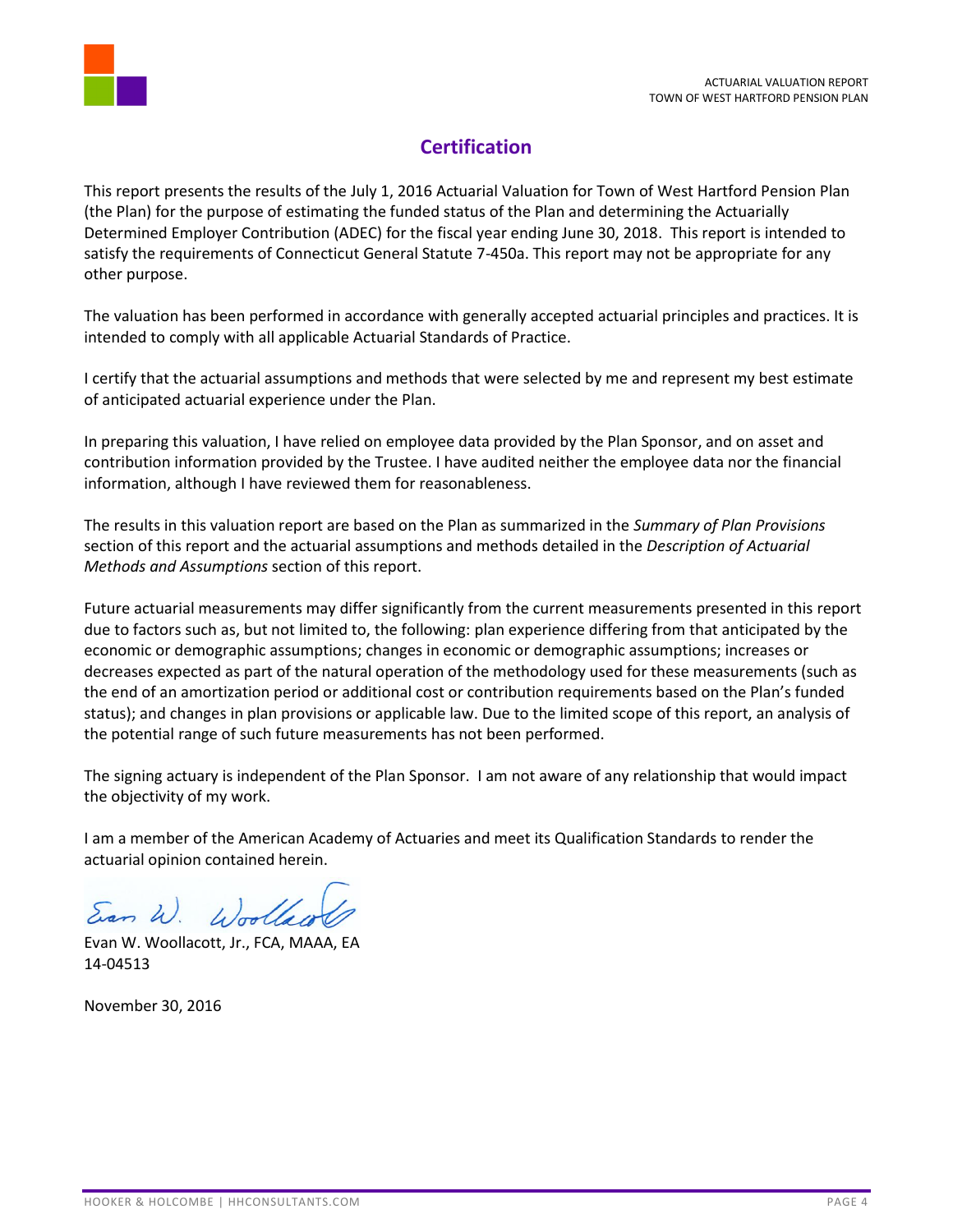

<span id="page-6-0"></span>

|                                                  | <b>July 1, 2016</b> | <b>July 1, 2015</b> |
|--------------------------------------------------|---------------------|---------------------|
| Actuarial accrued liability for inactive members |                     |                     |
| Retired, disabled and beneficiaries              | \$241,332,866       | \$250,084,134       |
| Terminated vested members                        | 2,734,877           | 2,544,474           |
| Total                                            | 244,067,743         | 252,628,608         |
| Actuarial accrued liability for active employees | 170,465,328         | 151,117,794         |
| Total actuarial accrued liability                | 414,533,071         | 403,746,402         |
| Actuarial value of assets                        | 179,642,266         | 173,140,717         |
| Unfunded accrued liability                       | 234,890,805         | 230,605,685         |
| Funded ratio                                     | 43.3%               | 42.9%               |

# **Development of Unfunded Accrued Liability and Funded Ratio**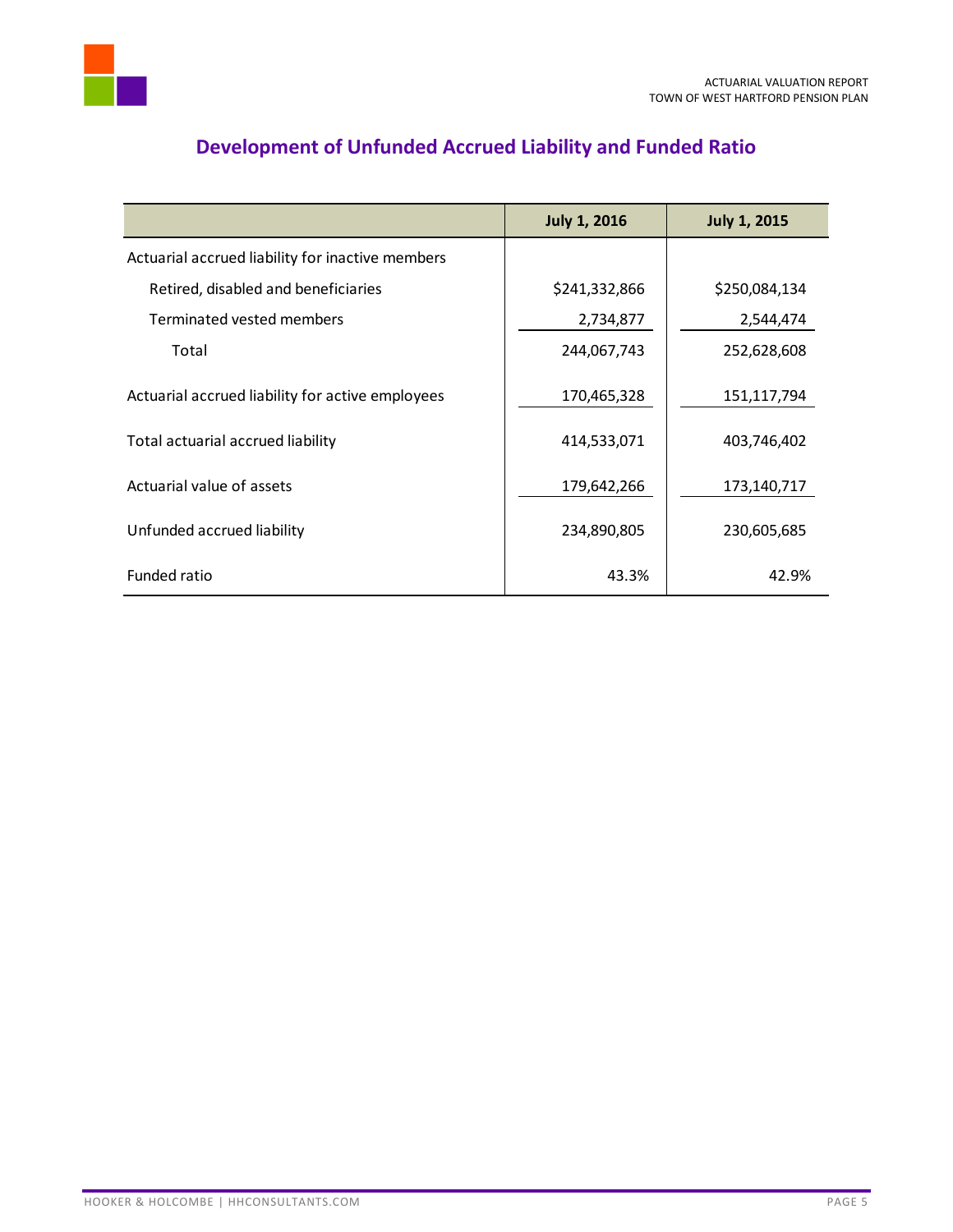

## **Actuarial Accrued Liability vs. Actuarial Value of Assets**

## **Funded Ratio**

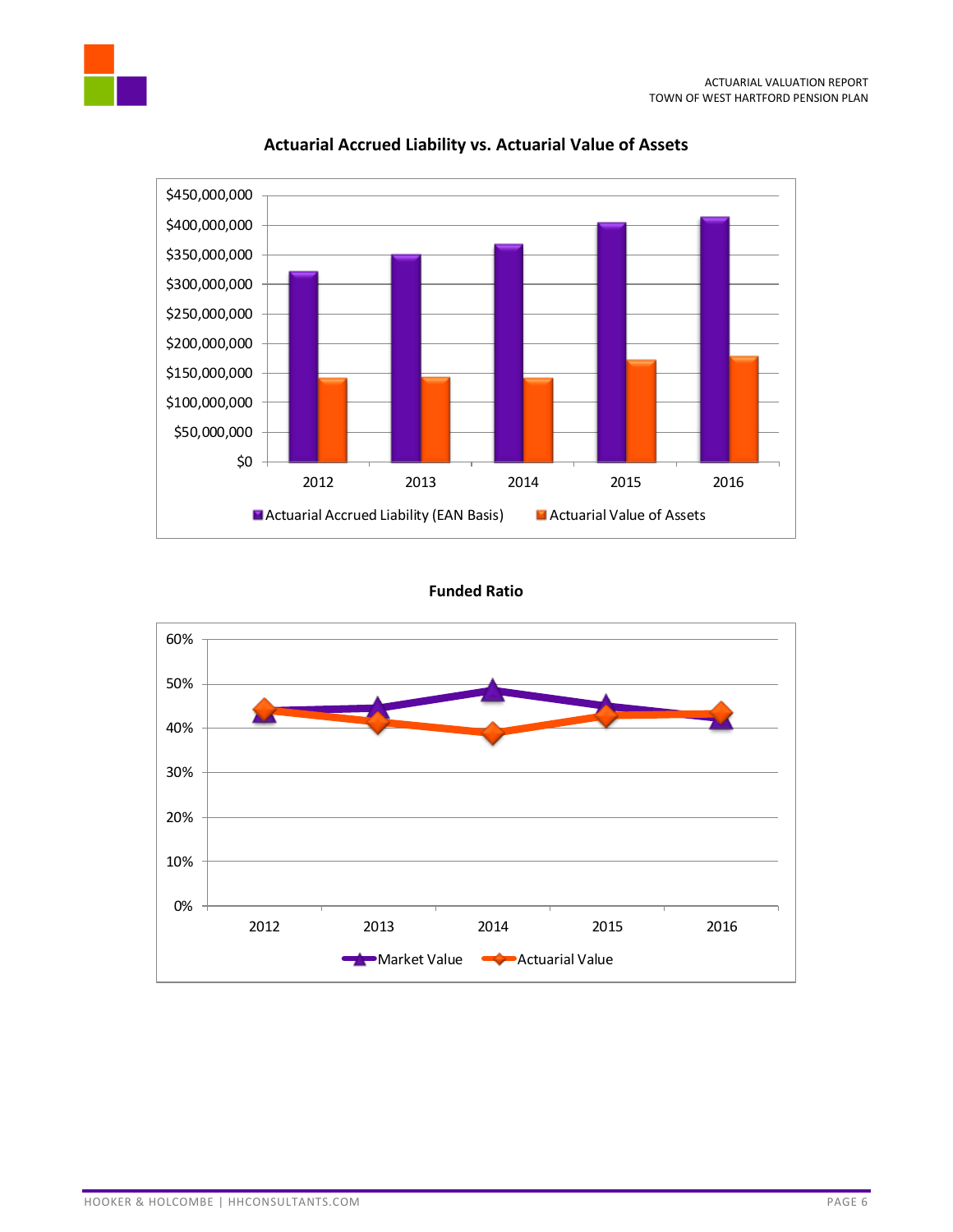



# <span id="page-8-0"></span>**Determination of Normal Cost and Actuarially Determined Employer Contribution**

|                                                                  | <b>July 1, 2016</b> | <b>July 1, 2015</b>     |
|------------------------------------------------------------------|---------------------|-------------------------|
| Gross normal cost                                                | \$7,640,971         | \$7,454,606             |
| Estimated employee contributions                                 | (2,827,205)         | (2,758,248)             |
| Estimated administrative expenses                                | 316,000             | 316,000                 |
| Town's normal cost<br>Amortization of unfunded accrued liability | 5,129,766           | 5,012,358<br>14,105,277 |
|                                                                  | 14,977,576          |                         |
| Contribution before adjustment as of the<br>valuation date       | 20,107,342          | 19,117,635              |
| Fiscal year ending                                               | 2018                | 2017                    |
| Adjustment for interest                                          | 1,508,051           | 1,433,822               |
| Actuarially determined employer contribution                     | 21,615,393          | 20,551,457              |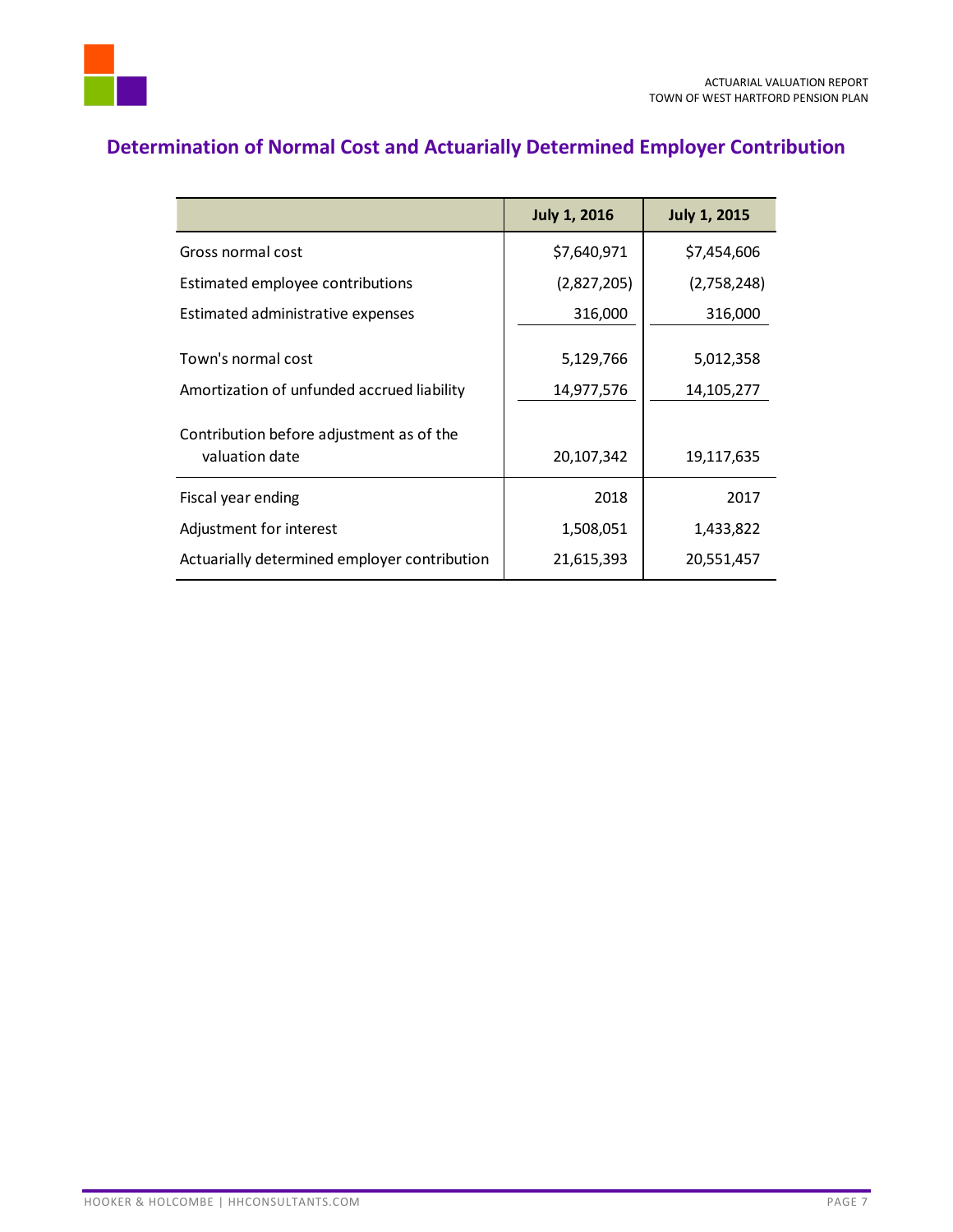



## **Actuarially Determined Employer Contribution**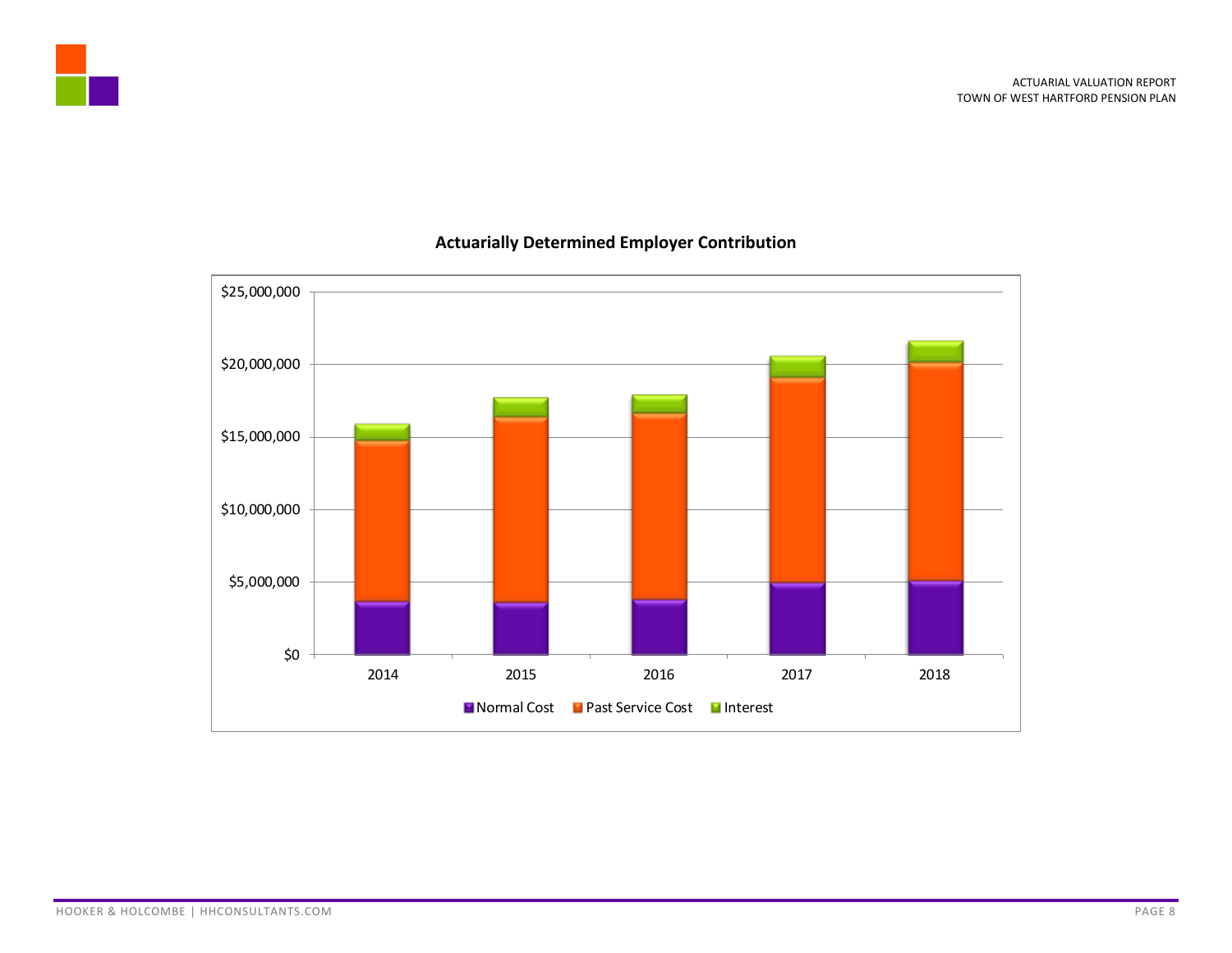# **Actuarially Determined Employer Contribution per Group**

<span id="page-10-0"></span>

|                                                            | Part A       | Part B      | Part B1   | Part C      |
|------------------------------------------------------------|--------------|-------------|-----------|-------------|
| Gross normal cost                                          | \$0          | \$3,531,945 | \$83,843  | \$1,626,585 |
| Estimated employee contributions                           | $\Omega$     | (1,262,807) | (55, 449) | (693, 232)  |
| Estimated administrative expenses                          | 0            | 146,068     | 3,467     | 67,269      |
| Town's normal cost                                         | $\mathbf{0}$ | 2,415,206   | 31,861    | 1,000,622   |
| Actuarial accrued liability                                | 1,730,255    | 198,725,333 | 1,955,089 | 95,090,174  |
| Actuarial value of assets                                  | 749,823      | 86,119,714  | 847,258   | 41,208,327  |
| Unfunded accrued liability                                 | 980,432      | 112,605,619 | 1,107,831 | 53,881,847  |
| Amortization of unfunded accrued liability                 | 62,516       | 7,180,184   | 70,640    | 3,435,722   |
| Contribution before adjustment as of the<br>valuation date | 62,516       | 9,595,390   | 102,501   | 4,436,344   |
| Fiscal year ending June 30, 2018                           |              |             |           |             |
| Adjustment for interest and inflation                      | 4,689        | 719,654     | 7,688     | 332,726     |
| Actuarially determined employer contribution               | 67,205       | 10,315,044  | 110,189   | 4,769,070   |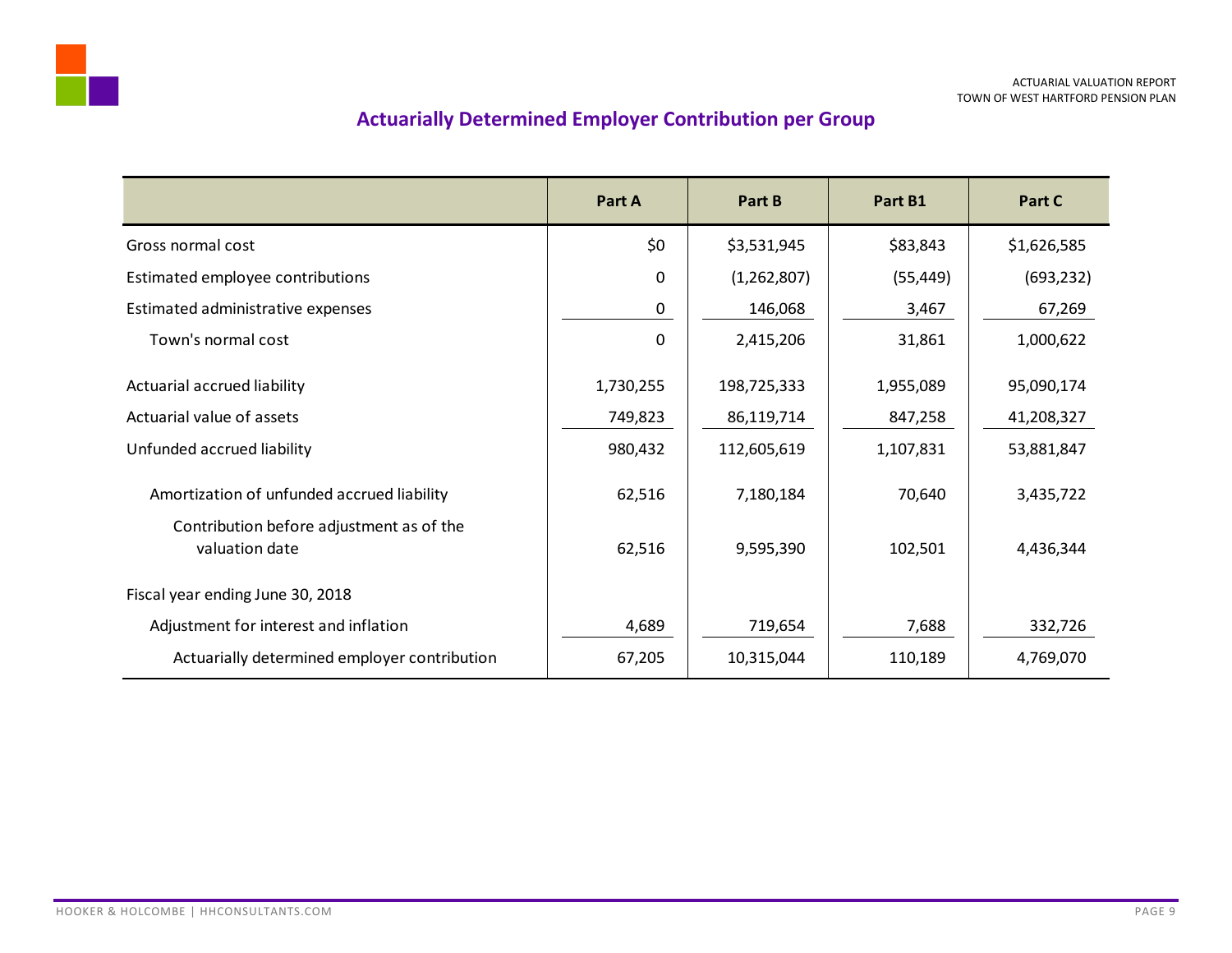|                                                            | Part D      | Part E   | <b>Total</b> |
|------------------------------------------------------------|-------------|----------|--------------|
| Gross normal cost                                          | \$2,313,185 | \$85,413 | \$7,640,971  |
| Estimated employee contributions                           | (767, 719)  | (47,998) | (2,827,205)  |
| Estimated administrative expenses                          | 95,664      | 3,532    | 316,000      |
| Town's normal cost                                         | 1,641,130   | 40,947   | 5,129,766    |
| Actuarial accrued liability                                | 116,794,082 | 238,138  | 414,533,071  |
| Actuarial value of assets                                  | 50,613,944  | 103,200  | 179,642,266  |
| Unfunded accrued liability                                 | 66,180,138  | 134,938  | 234,890,805  |
| Amortization of unfunded accrued liability                 | 4,219,910   | 8,604    | 14,977,576   |
| Contribution before adjustment as of the<br>valuation date | 5,861,040   | 49,551   | 20,107,342   |
| Fiscal year ending June 30, 2018                           |             |          |              |
| Adjustment for interest and inflation                      | 439,578     | 3,716    | 1,508,051    |
| Actuarially determined employer contribution               | 6,300,618   | 53,267   | 21,615,393   |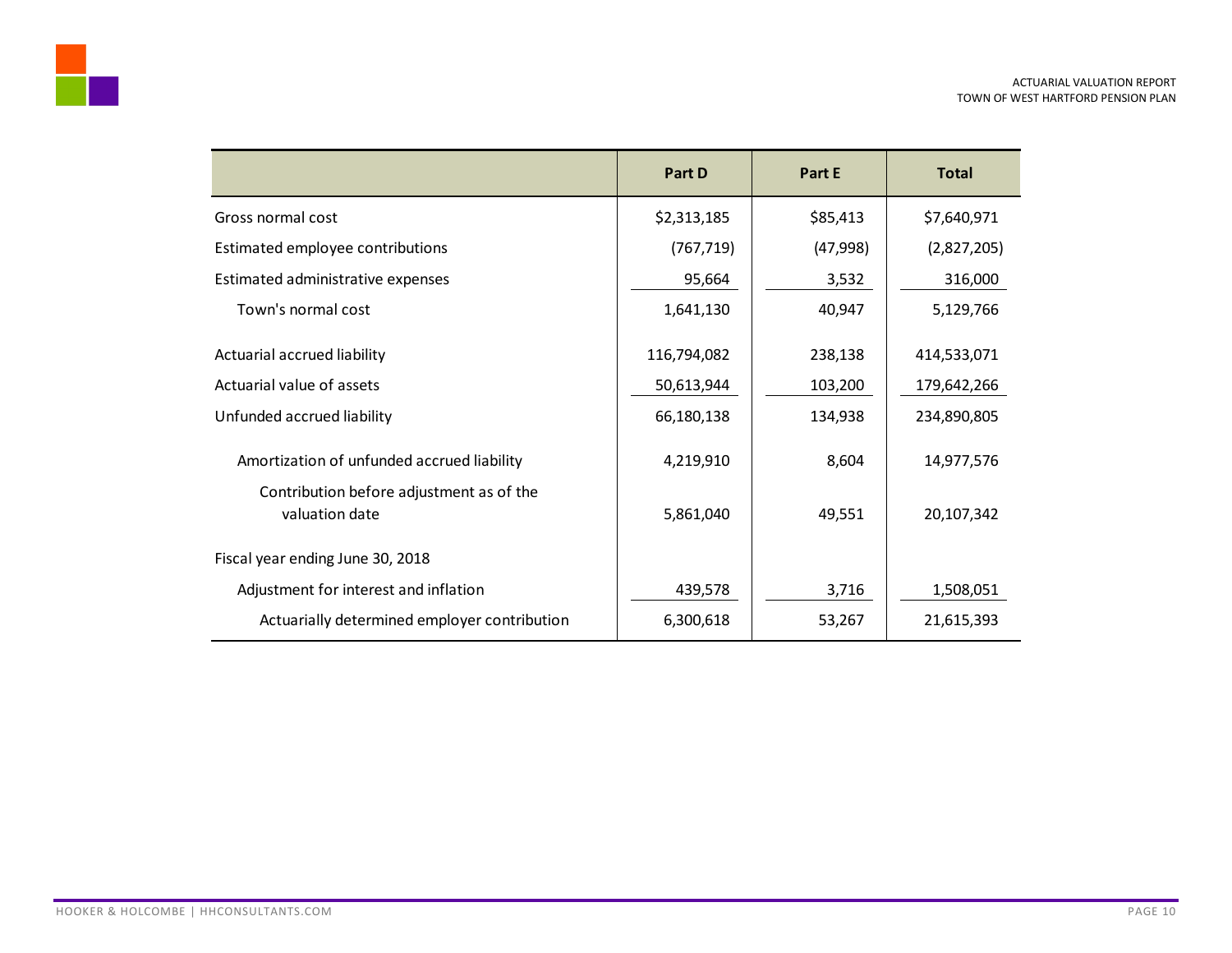

# **Development of Asset Values**

<span id="page-12-0"></span>

| <b>Summary of Fund Activity</b>                  |               |  |  |  |
|--------------------------------------------------|---------------|--|--|--|
| 1. Beginning market value of assets July 1, 2015 |               |  |  |  |
| Trust assets                                     | \$182,085,662 |  |  |  |
| 2. Contributions                                 |               |  |  |  |
| City contributions during year                   | 17,917,000    |  |  |  |
| Employee contributions during year               | 3,046,554     |  |  |  |
| Total for plan year                              | 20,963,554    |  |  |  |
| 3. Disbursements                                 |               |  |  |  |
| Benefit payments during year                     | 26,513,746    |  |  |  |
| Administrative expenses during year              | 313,247       |  |  |  |
| Total for plan year                              | 26,826,993    |  |  |  |
| 4. Net investment return                         |               |  |  |  |
| Interest and dividends                           | 3,445,210     |  |  |  |
| Net appreciation (depreciation)                  | (4,060,345)   |  |  |  |
| Investment-related expenses                      | (361,069)     |  |  |  |
| Total for plan year                              | (976, 204)    |  |  |  |
| 5. Ending market value of assets July 1, 2016    |               |  |  |  |
| Trust assets: $(1) + (2) - (3) + (4)$            | 175,246,019   |  |  |  |
| 6. Approximate rate of return                    | $-0.5%$       |  |  |  |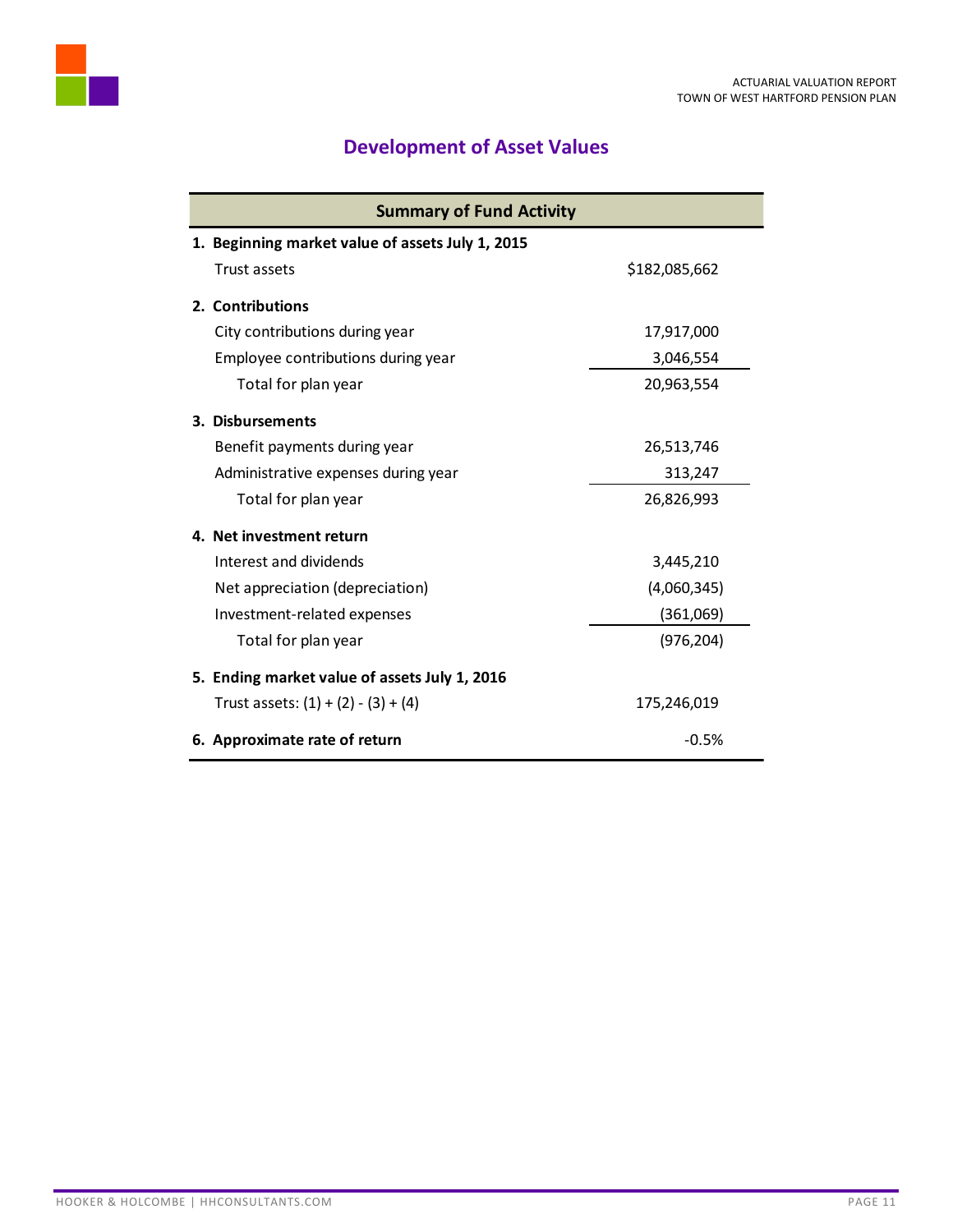

| Determination of the Actuarial Value of Assets                                      |                   |
|-------------------------------------------------------------------------------------|-------------------|
| 1. Actuarial value of assets July 1, 2015                                           | \$<br>173,140,717 |
| 2. Town contributions during 2015-2016                                              | 17,917,000        |
| 3. Employee contributions during 2015-2016                                          | 3,046,554         |
| 4. Benefit payments and administrative expenses during 2015-2016                    | (26,826,993)      |
| 5. Expected return during 2015-2016                                                 | 13,464,050        |
| 6. Expected actuarial value of assets July 1, 2016                                  | 180,741,328       |
| 7. Market value of assets July 1, 2016                                              | 175,246,019       |
| 8. Appreciation (depreciation) recognized:<br>$20\% \times [(7) - (6)]$             | (1,099,062)       |
| 9. Preliminary actuarial value of assets July 1, 2016:                              |                   |
| $(6) + (8)$                                                                         | 179,642,266       |
| 10. Preliminary actuarial value of assets as a percentage of market value of assets | 102.5%            |
| 11. Actuarial value of assets July 1, 2016                                          | 179,642,266       |
| 2015-2016 return on actuarial value of assets                                       | 6.9%              |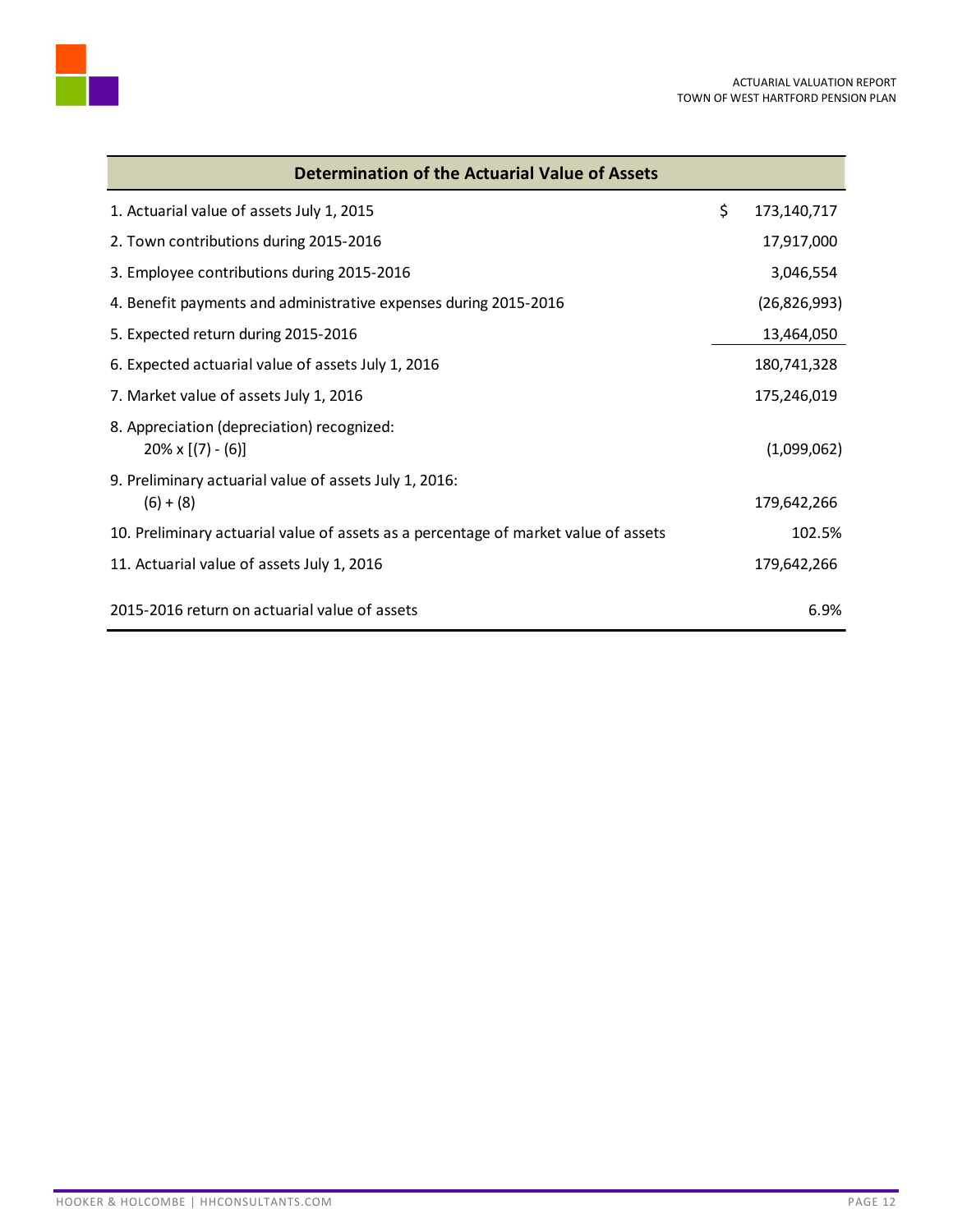

| <b>Rate of Return on Market Value of Assets</b> |                                                |         |         |                 |  |
|-------------------------------------------------|------------------------------------------------|---------|---------|-----------------|--|
| <b>Period Ending</b>                            | <b>Average Annual Effective Rate of Return</b> |         |         |                 |  |
| June 30                                         | 1 Year                                         | 3 Years | 5 Years | <b>10 Years</b> |  |
| 2007                                            | N/A                                            | N/A     | N/A     | N/A             |  |
| 2008                                            | N/A                                            | N/A     | N/A     | N/A             |  |
| 2009                                            | N/A                                            | N/A     | N/A     | N/A             |  |
| 2010                                            | N/A                                            | N/A     | N/A     | N/A             |  |
| 2011                                            | N/A                                            | N/A     | N/A     | N/A             |  |
| 2012                                            | N/A                                            | N/A     | N/A     | N/A             |  |
| 2013                                            | N/A                                            | N/A     | N/A     | N/A             |  |
| 2014                                            | 18.4%                                          | N/A     | N/A     | N/A             |  |
| 2015                                            | 5.2%                                           | N/A     | N/A     | N/A             |  |
| 2016                                            | $-0.5%$                                        | 7.4%    | N/A     | N/A             |  |
|                                                 |                                                |         |         |                 |  |

| <b>Rate of Return on Actuarial Value of Assets</b> |                                                |         |         |                 |
|----------------------------------------------------|------------------------------------------------|---------|---------|-----------------|
| <b>Period Ending</b>                               | <b>Average Annual Effective Rate of Return</b> |         |         |                 |
| June 30                                            | 1 Year                                         | 3 Years | 5 Years | <b>10 Years</b> |
| 2007                                               | N/A                                            | N/A     | N/A     | N/A             |
| 2008                                               | N/A                                            | N/A     | N/A     | N/A             |
| 2009                                               | N/A                                            | N/A     | N/A     | N/A             |
| 2010                                               | N/A                                            | N/A     | N/A     | N/A             |
| 2011                                               | N/A                                            | N/A     | N/A     | N/A             |
| 2012                                               | N/A                                            | N/A     | N/A     | N/A             |
| 2013                                               | N/A                                            | N/A     | N/A     | N/A             |
| 2014                                               | 14.3%                                          | N/A     | N/A     | N/A             |
| 2015                                               | 12.8%                                          | N/A     | N/A     | N/A             |
| 2016                                               | 6.9%                                           | 11.3%   | N/A     | N/A             |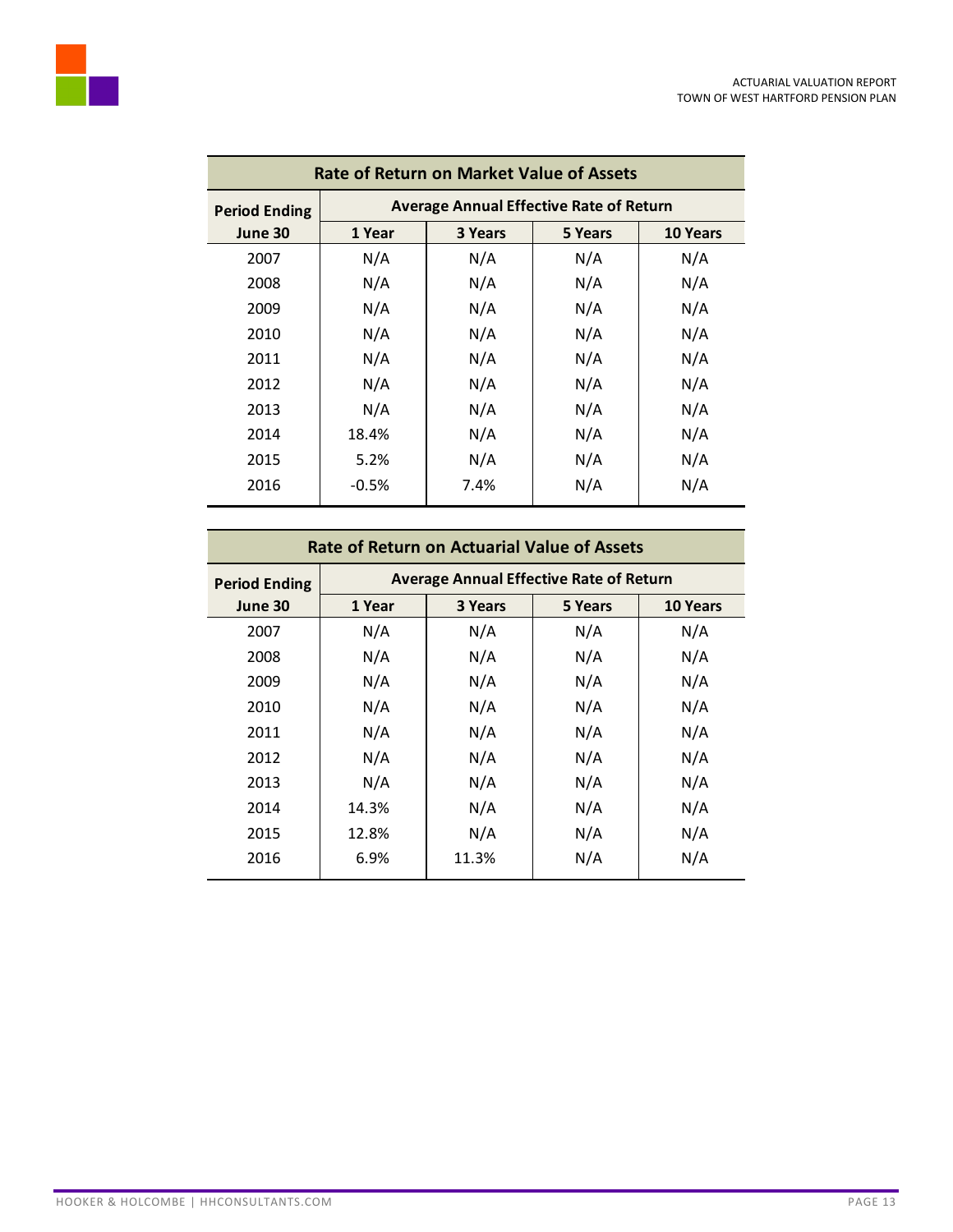

## **Actual Rate of Return on Assets**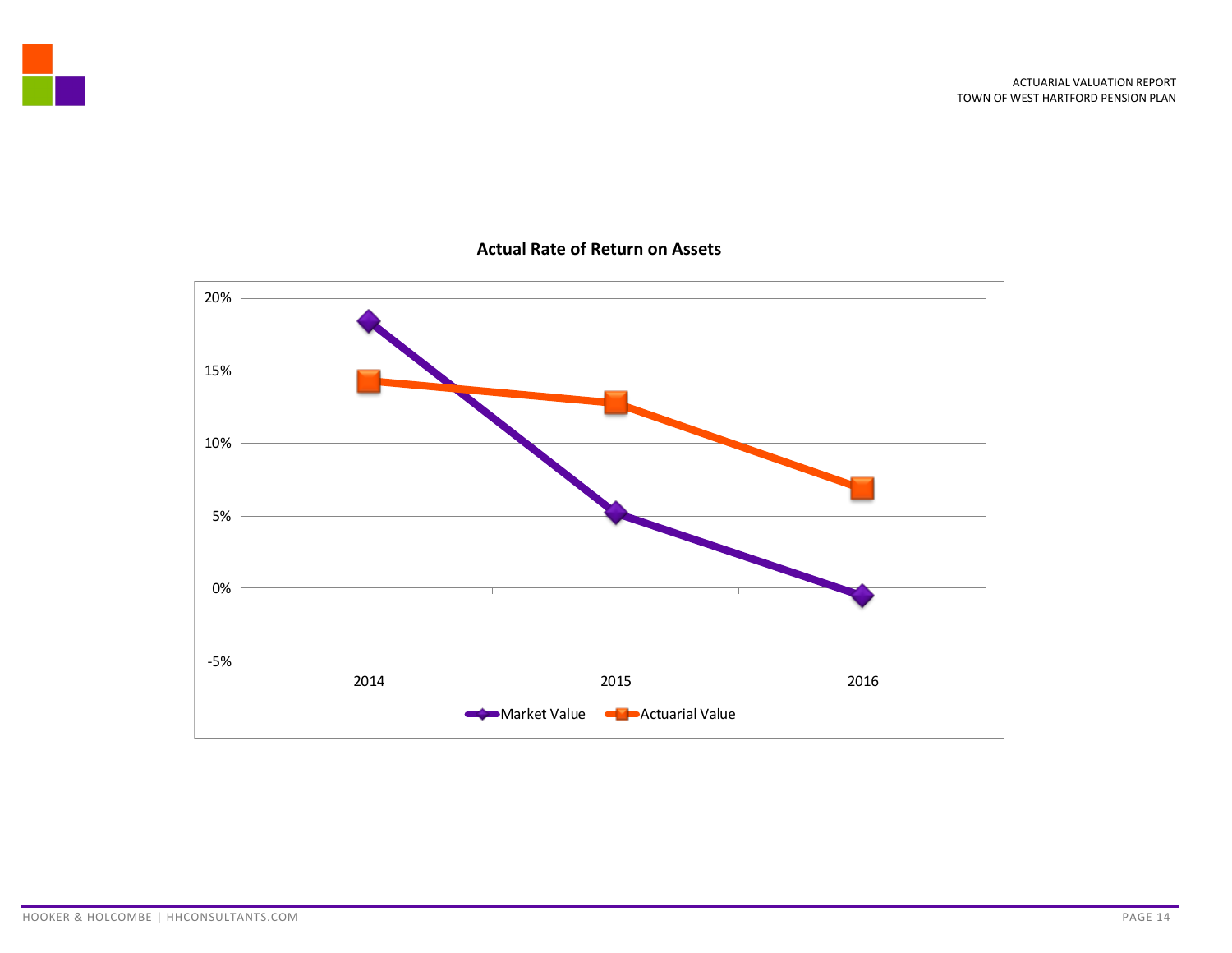<span id="page-16-0"></span>

## **Target Allocation and Expected Rate of Return July 1, 2016**

|                                   |                   | Long-Term            |                  |
|-----------------------------------|-------------------|----------------------|------------------|
|                                   | <b>Target</b>     | <b>Expected Real</b> |                  |
| <b>Asset Class</b>                | <b>Allocation</b> | Rate of Return*      | <b>Weighting</b> |
| Core Fixed Income                 | 30.00%            | 1.75%                | 0.53%            |
| US Large Cap Equities             | 44.50%            | 5.60%                | 2.49%            |
| <b>US Small Cap Equities</b>      | 10.50%            | 5.90%                | 0.62%            |
| Deveoped Foreign Equities         | 10.00%            | 5.80%                | 0.58%            |
| Real Estate (Property)            | 5.00%             | 4.25%                | 0.21%            |
|                                   | 100.00%           |                      | 4.43%            |
| Long-Term Inflation Expectation   |                   |                      | 2.25%            |
| Long-Term Expected Nominal Return |                   |                      | 6.68%            |

*\*Long-Term Returns are provided by Fiduciary Investment Advisor, LLC. The returns are geometric means.*

The long-term expected rate of return on pension plan investments was determined using a building block method in which best-estimate ranges of expected future real rates of return are developed. Best estimates of the real rates of return for each major asset class are included in the pension plan's target asset allocation.

The information above is based on geometric means and does not reflect additional returns through investment selection, asset allocation and rebalancing.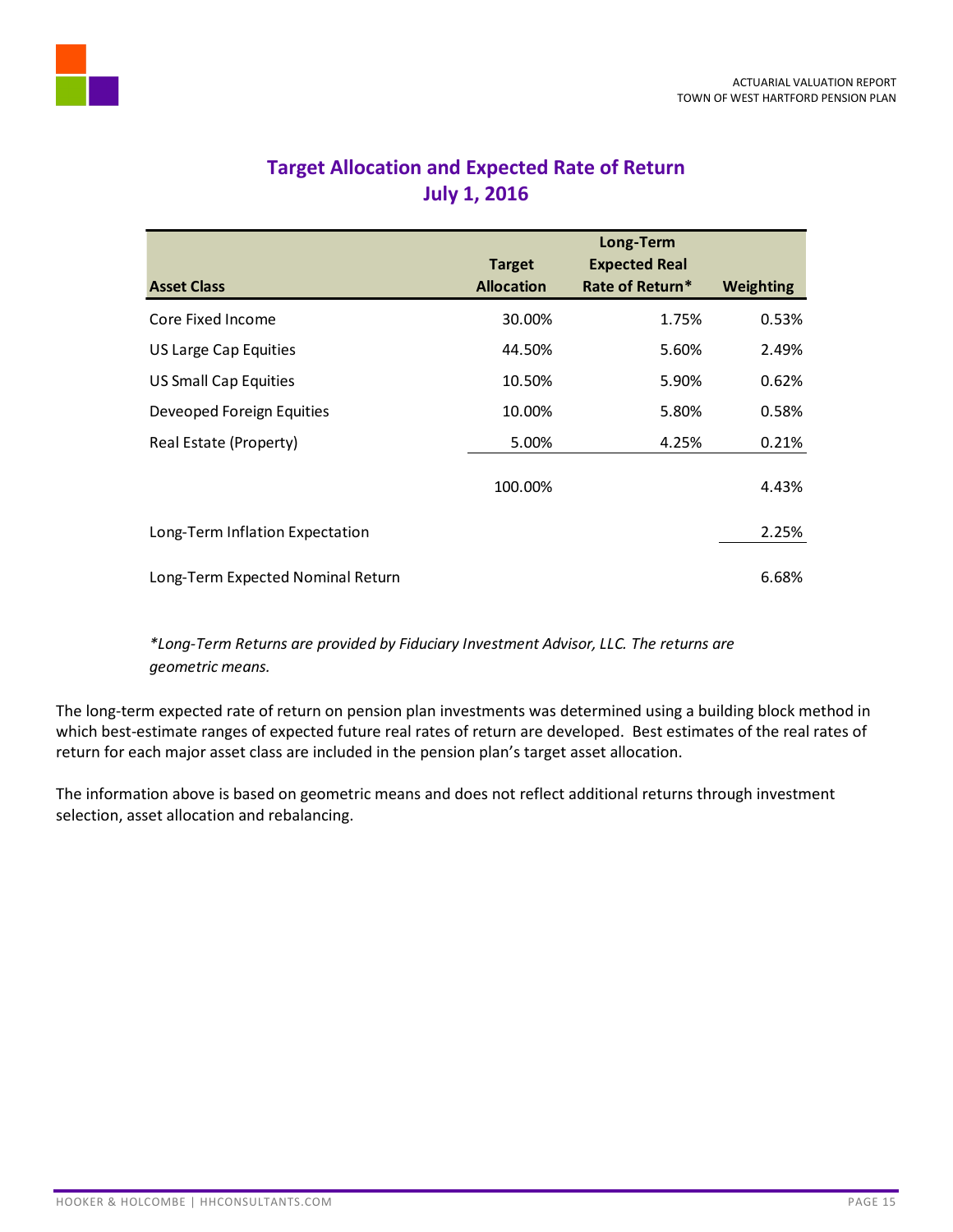

# **Amortization of Unfunded Liability**

<span id="page-17-0"></span>

| <b>Schedule of Amortization Bases</b> |                  |                    |                                    |                           |                                                                                   |
|---------------------------------------|------------------|--------------------|------------------------------------|---------------------------|-----------------------------------------------------------------------------------|
|                                       | Date established | Original<br>amount | <b>Amortization</b><br>installment | <b>Years</b><br>remaining | <b>Present value</b><br>of remaining<br>installments as of<br><b>July 1, 2016</b> |
| 2016 base                             | July 1, 2016     | 234,890,805        | 14,977,576                         | 29                        | 234,890,805                                                                       |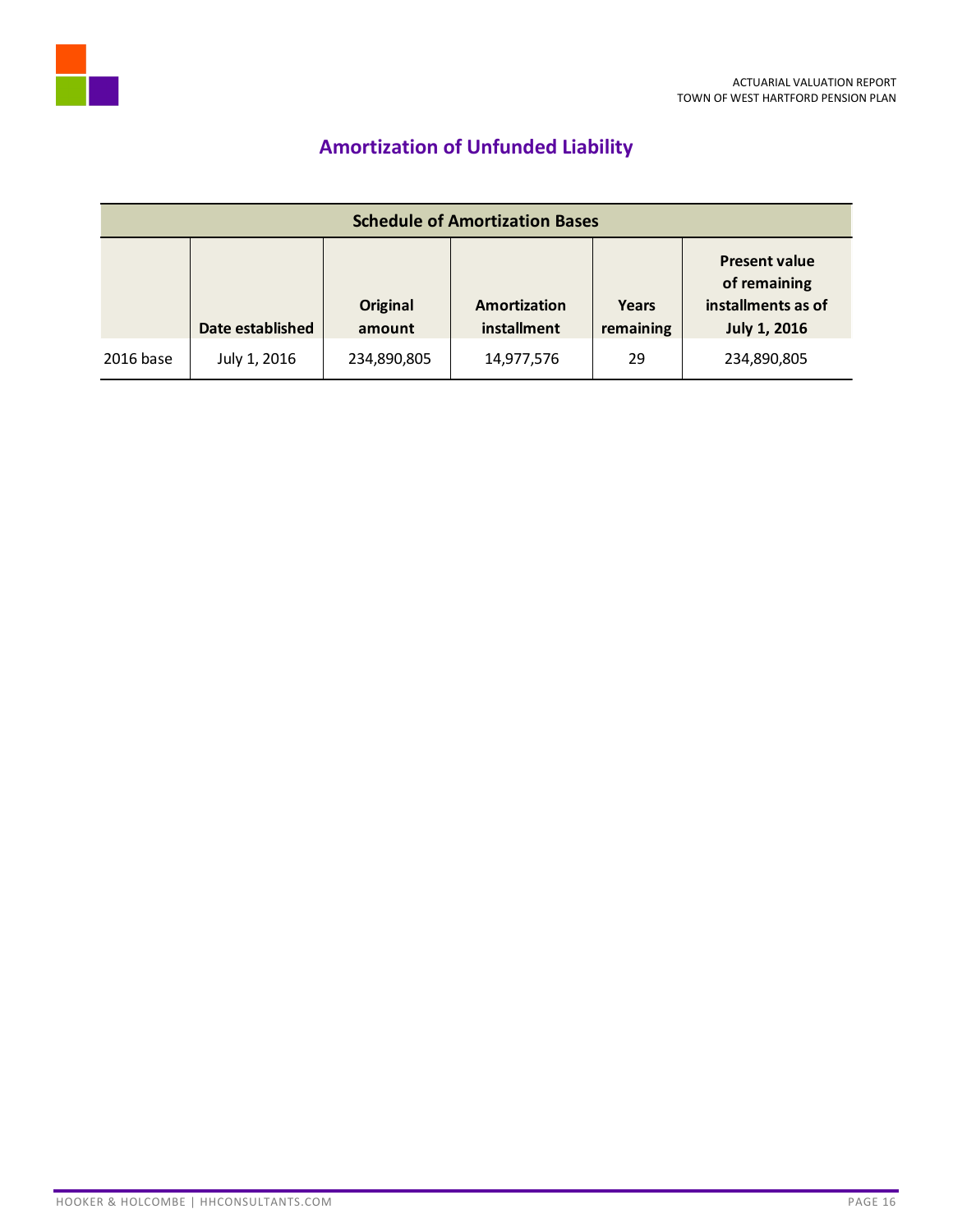





## **Member Counts by Status**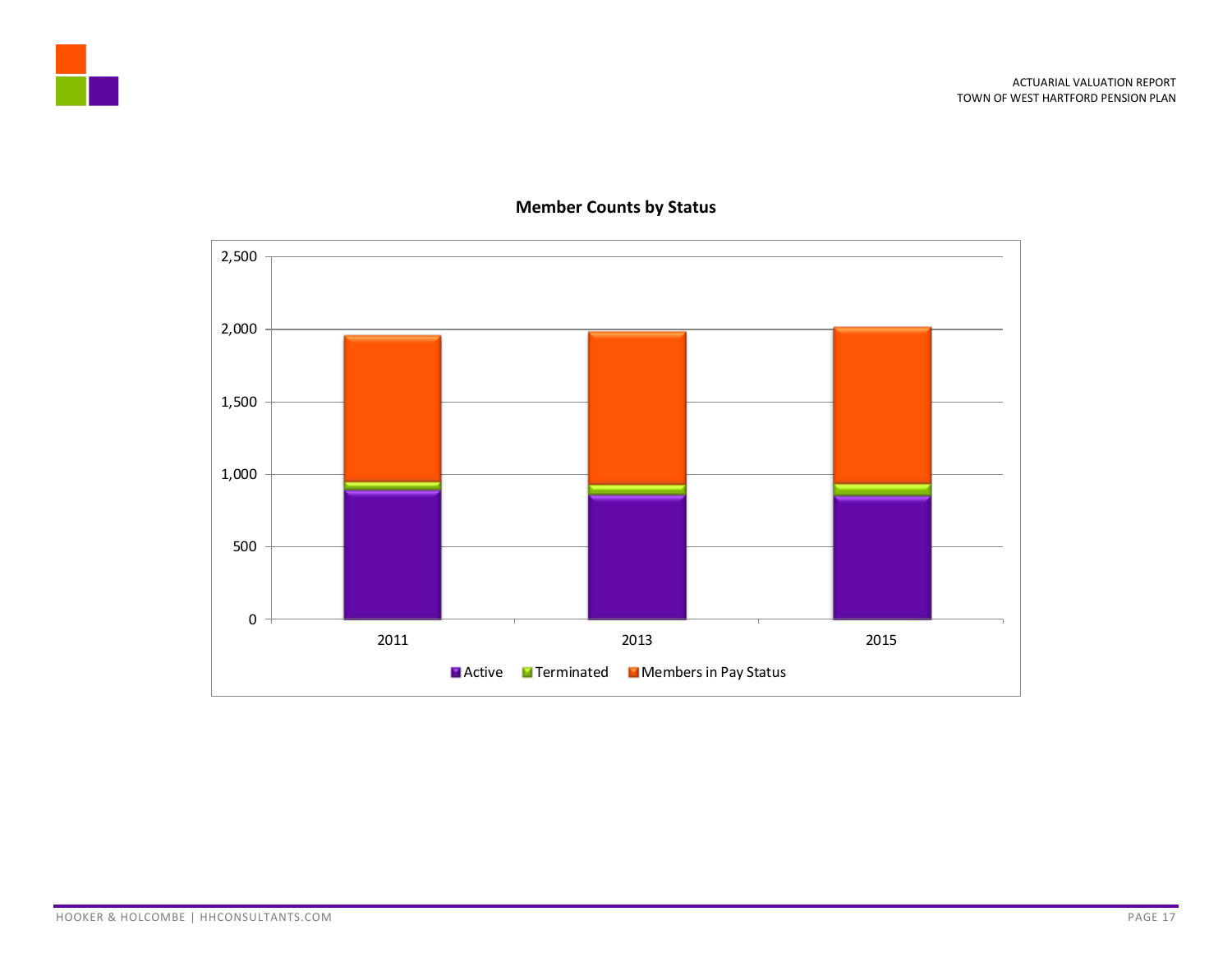

## **Description of Actuarial Methods**

### <span id="page-19-0"></span>**Asset Valuation Method**

Actuarial Value - Expected Return

Effective with the July 1, 2016 valuation, the Actuarial Value of assets used in the development of plan contributions phases in differences between the Market Value and Expected Actuarial Value by recognizing 20% of the difference each year.

Prior Method: The Actuarial Value of assets used in the development of plan contributions phases in recognition of the difference between the actual return on Market Value and the expected return on Market Value over a five-year period at 20% per year.

## **Actuarial Cost Method**

- A. Changes in Actuarial Cost Method: None.
- B. Description of Current Actuarial Cost Method:

Basic cost method: Entry Age Normal (level percentage of salary)

Normal Cost: Under this method, the total normal cost is the sum of amounts necessary to fund each active member's normal retirement benefit if paid annually from entry age to assumed retirement age. Entry age is the age at which the employee would have been first eligible for the plan, if it had always been in effect. The normal cost for each participant is expected to remain a level percentage of the employee's salary. The normal cost for the plan is the difference between the total normal cost for the year and the anticipated member contributions for that year.

Past Service Liability: The present value of future benefits that relates to service before the valuation date is the total past service liability. The unfunded past service liability is the difference between the total past service liability and any assets (including accumulated member contributions). This amount is amortized over 30 years on a closed basis starting on July 1, 2015.

Experience Gains and Losses: All experience gains and losses (the financial effect of the difference between the actual experience during the prior period and the result expected by the actuarial assumptions for that prior period) appear directly in the past service liability and are amortized at the same rate the plan is amortizing the remaining unfunded past service liability.

In addition, an annual 2.25% amortization increase rate was assumed. (Prior valuation: 2.50%). For future valuations, the amortization increase rate is planned to decrease by 0.25% each year.

Full actuarial valuations are performed every other year. For interim year valuations, the actuarial accrued liability and the normal cost are estimated based on the results of the prior full valuation.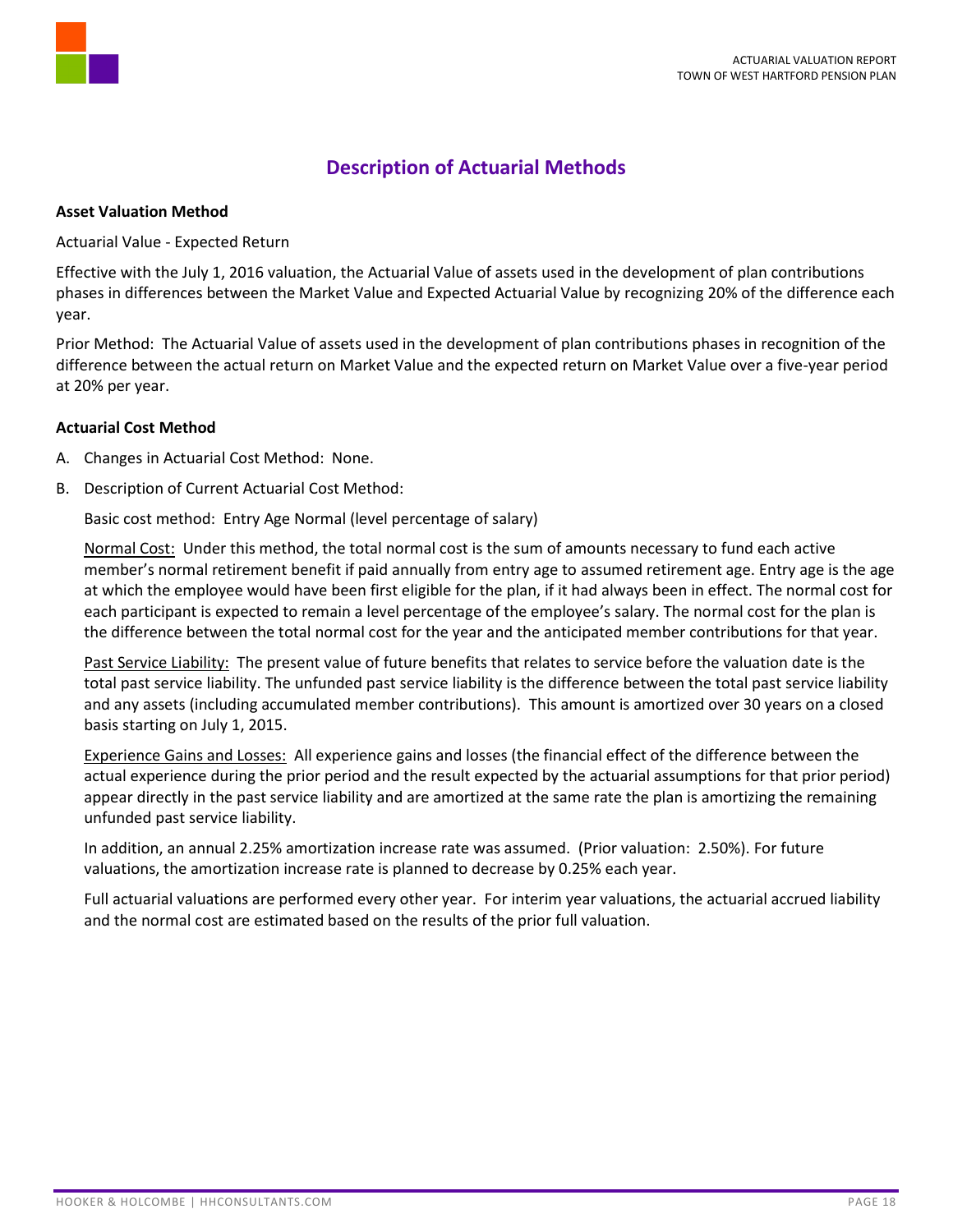

## **Description of Actuarial Assumptions**

## <span id="page-20-0"></span>**Changes in Actuarial Assumptions as of July 1, 2016**

None.

## **Investment rate of return** (net of investment-related and administrative expenses)

7.50%.

## **Rate of compensation increase** (including inflation)

Based on age per the table below.

| Age       | Rate  |
|-----------|-------|
| $25$      | 6.00% |
| 25-29     | 5.85% |
| 30-34     | 4.65% |
| 35-39     | 4.35% |
| 40-49     | 3.65% |
| $50 - 59$ | 3.50% |
| 60+       | 2.80% |

An additional increase is assumed in year 1 only as follows:

Part  $B - 1.35%$ 

Part B1 – 2.00%

Part  $E - 1.66%$ 

The assumption is based on input from the plan sponsor regarding future expectations, as well as knowledge that younger employees generally earn higher annual percentage increases than older employees.

## **Inflation**

2.75%.

This assumption is based on long term historical inflation numbers. While near term averages have been lower, we do not believe this trend will continue indefinitely and expect that there will be a reversion to the long term average.

## **Mortality**

Non-Disabled Mortality: RP-2000 Annuitant and Non-Annuitant Mortality Tables for Males and Females projected to valuation date by Scale AA. A Blue Collar adjustment is applied pre- and post-retirement for members of the Custodial (05), Maintenance (06), Grounds (70), Building Maintenance (71), Streets (62), Fire (61) and Police (60) groups.

Disabled Mortality: RP-2000 Disabled Mortality Table.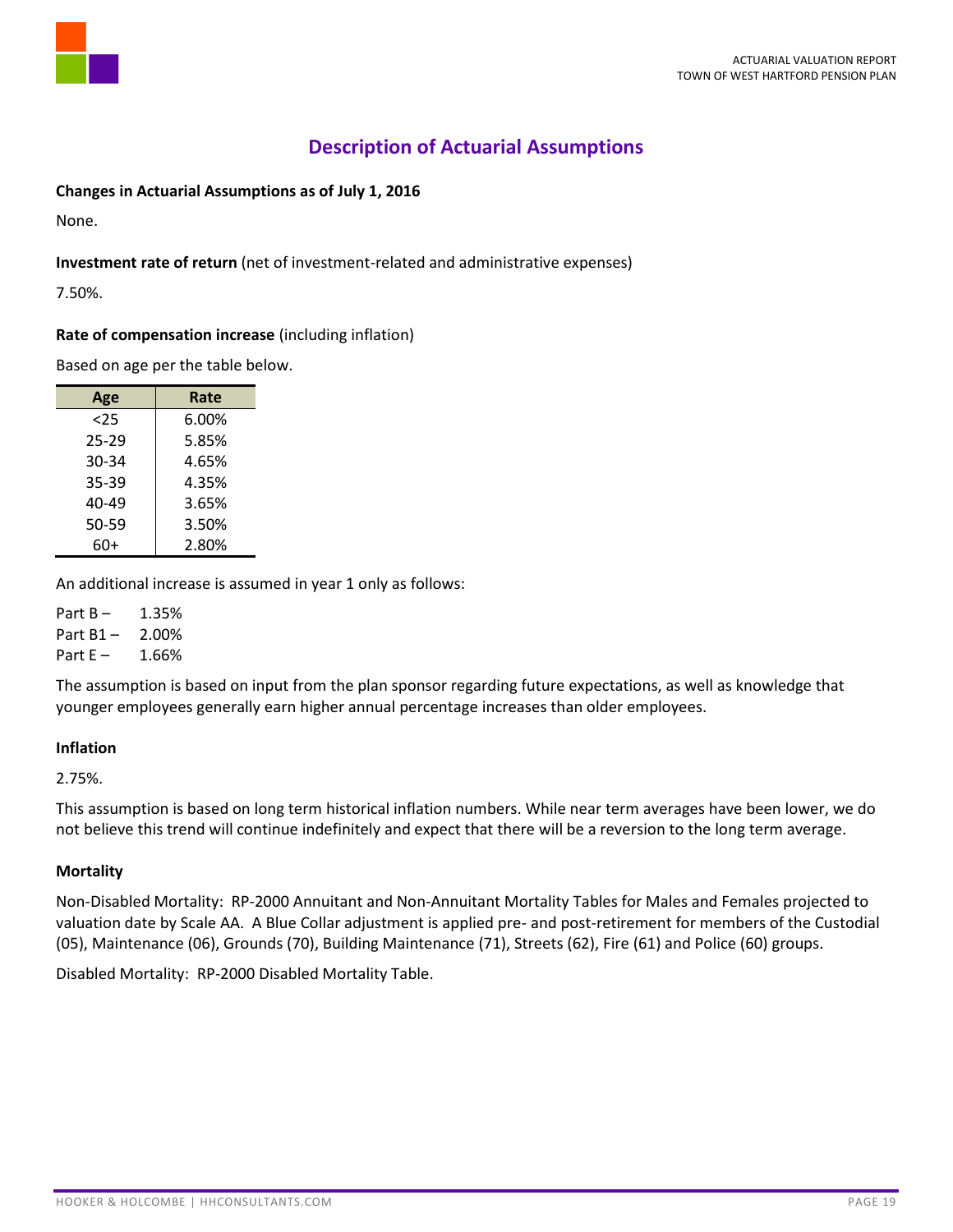

### **Mortality Improvement**

Non-Disabled Mortality Improvement: Projected from valuation date to 2020 using Scale AA.

Disabled Mortality Improvement: None.

We have selected a mortality table commonly used by public pension systems (such as the State of Connecticut). It is a recently published pension mortality study released by the Society of Actuaries. The plan does not have sufficiently credible data on which to perform a mortality experience study.

We are using Scale AA because it is consistent with recent industry analysis of future mortality improvement.

### **Retirement age**

Parts B & B1

| All other ages |      |  |  |
|----------------|------|--|--|
| Age            | Rate |  |  |
| 45-49          | 1%   |  |  |
| 50-54          | 3    |  |  |
| 55-59          | 5    |  |  |
| 60             | 15   |  |  |
| 61-64          | 10   |  |  |
| 65-69          | 40   |  |  |
| 70             | 100  |  |  |

## Parts C

| All other ages |      |  |
|----------------|------|--|
| Age            | Rate |  |
| 40-44          | 1%   |  |
| 45-49          | 5    |  |
| 50-55          | 10   |  |
| 56-64          | 25   |  |
| 65             | 100  |  |

In the year the participant is first eligible for unreduced pension and retiree medical, the assumed rate is the greater of the rate based on age in the chart above and 25%.

#### Parts D

| All other ages |      |  |  |
|----------------|------|--|--|
| Age            | Rate |  |  |
| 30-39          | 1%   |  |  |
| 40-44          | 2    |  |  |
| 45-54          | 10   |  |  |
| 55-61          | 20   |  |  |
| 62             | 100  |  |  |

In the year the participant is first eligible for unreduced pension and retiree medical, the assumed rate is the greater of the rate based on age in the chart above and 25%.

All members older than the latest assumed retirement age are assumed to retire immediately.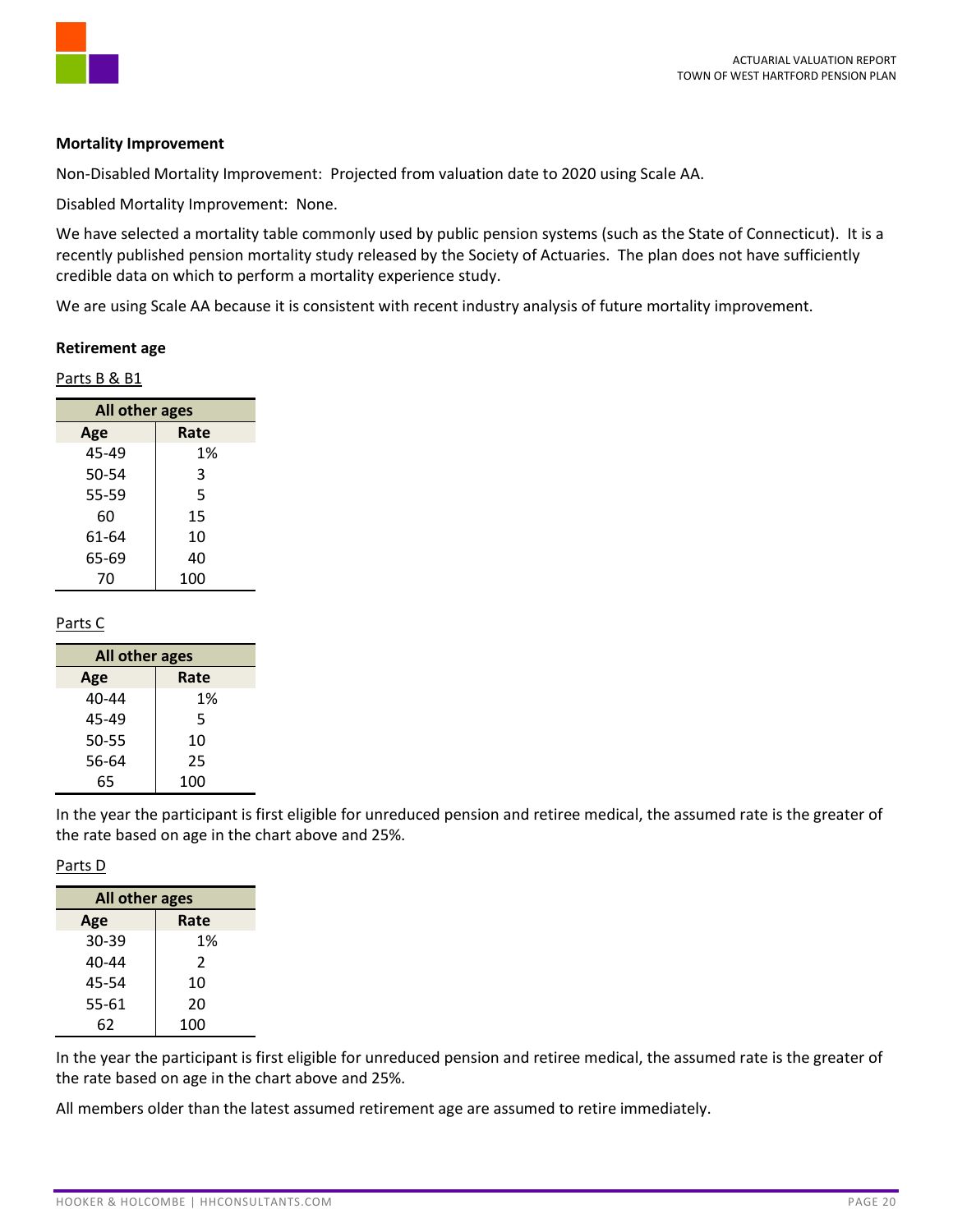

## **Termination prior to retirement**

### Parts B & B1

| <b>Service</b> |         |         |       |       |
|----------------|---------|---------|-------|-------|
| Age            | $0 - 2$ | $3 - 5$ | $6-9$ | $10+$ |
| 20             | 30%     | 12%     | 8%    | 6%    |
| 25             | 25      | 11      |       |       |
| 30             | 20      | 10      | 6     |       |
| 35             | 15      | 9       | 5     | 3     |
| 40+            | 10      |         |       |       |

Parts C**:** None.

Parts D: Crocker-Sarasan Table T-1.

## **Disability**

The following annual rates of disability are assumed:

| Age | Rate  |
|-----|-------|
| 20  | 0.08% |
| 30  | 0.09% |
| 40  | 0.17% |
| 50  | 0.51% |
| 60  | 1.44% |
|     |       |

Service connected disabilities are assumed to comprise 50% of total disability for Parts C & D and 20% for Parts B & B1.

The participant's regular accrued benefit is assumed to be higher than the other disability benefits under the plan.

The actuarial assumptions in regards to rates of decrement shown above are based on standard tables modified for certain plan features such as eligibility for full and early retirement where applicable and input from the plan sponsor.

## **Administrative expenses**

Estimated administrative expenses based on expenses paid in the prior year, rounded to the nearest \$1,000.

## **Amortization increase rate**

2.25% per year. (Prior valuation: 2.50%).

#### **Payroll growth**

2.50% per year.

#### **Percent of active employees married**

80%.

#### **Spouse's age**

Husbands are assumed to be 3 years older than wives.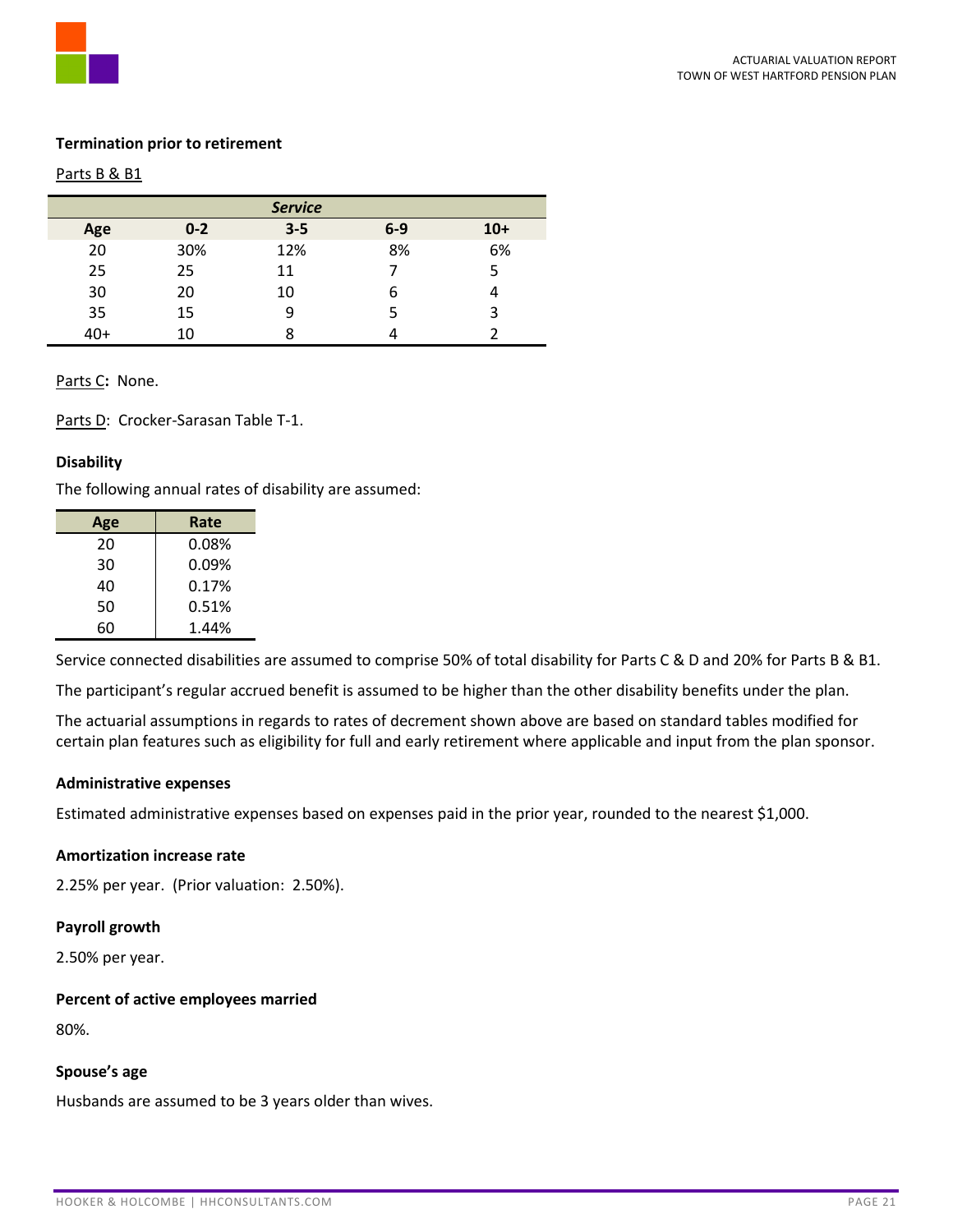

## **Cost of Including Unused Sick Pay in Average Final Compensation**

- Parts B & B1 5.00% of benefit amount for active participants.
- Parts C & D 5.25% of benefit amount for active participants.

## **Survivor Benefit**

Parts C & D

The survivorship benefit was valued at 39.4% of final pay while the normal form of the retirement benefit was set as a 10% Joint & Survivor in order to account for the additional death benefit for these groups.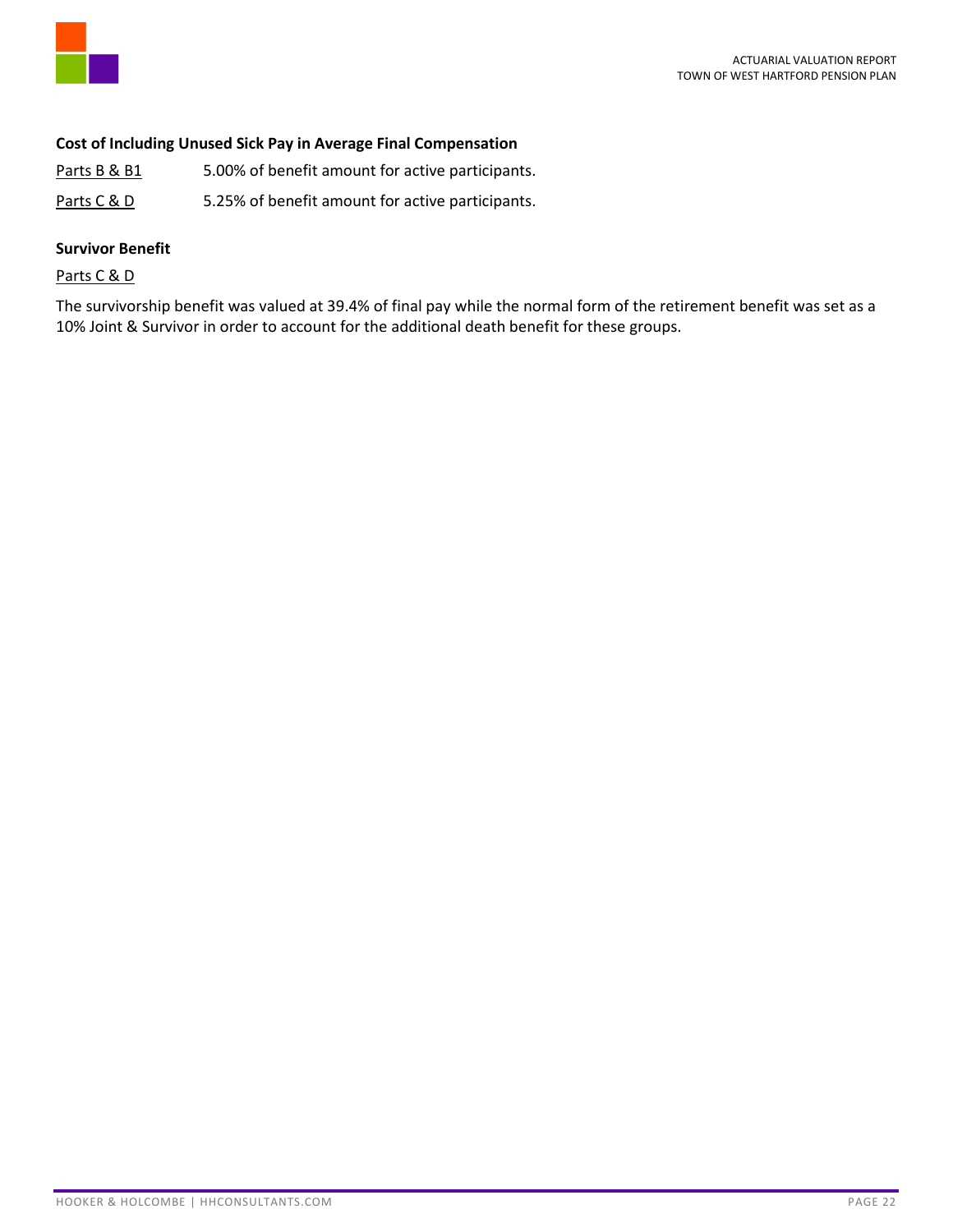

## **Summary of Plan Provisions**

<span id="page-24-0"></span>This exhibit summarizes the major provisions of the Plan. It is not intended to be, nor should it be interpreted as a complete statement of all plan provisions. To the extent that this summary does not accurately reflect the plan provisions, then the results of this valuation may not be accurate.

## **Effective Date of Plan**

March 1, 1945

## **Covered Employees**

Employees working at least 1,000 hours, excluding those teachers eligible under the State Teachers Retirement System, may participate. Participation is compulsory for new employees hired under age 50.

Employees hired after the following dates are not covered by the Pension Plan:

Nurses (07) June 30, 2010 Cafeteria (08) June 30, 2011 Security (12) June 30, 2010

Directors (59) hired after July 1, 2012 can elect to opt out of the Pension Plan.

## **Classes of Members**

## Part A

Covered Employees on December 8, 1959 who did not elect coverage under Social Security plus certain police officers and firefighters not covered under Part C or Part D.

## Part B

All Covered Employees not in Parts A, B1, C, D or E.)

| <b>Board of Education Unions</b>    | <b>Town Unions</b>               |
|-------------------------------------|----------------------------------|
| Secretarial/Clerical (02)           | Nurses (58)                      |
| Paraprofessional (03)               | Directors (59)                   |
| Printers (04)                       | Streets (62)                     |
| Custodial (05)                      | Clerical (65)                    |
| Maintenance (06)                    | Non-Bargaining Clerical (66)     |
| Nurses (07)                         | Non-Bargaining (68)              |
| Cafeteria (08)                      | Grounds (70)                     |
| Non-Bargaining (09)                 | <b>Building Maintenance (71)</b> |
| Custodial III / Head Custodian (10) | Professional/Management (73)     |
| Security (12)                       | Supervisor (74)                  |
| Professional/Technical (14)         | Parking Monitors (81)            |
| Cafeteria Managers (15)             | Corporate Counsel (87)           |
|                                     | Town Manager (90)                |

## Part B1 (64)

All Covered Employees classified as public safety dispatchers.

### Part C (61)

All Covered Employees classified as firefighters except those covered in Part A.

## Part D (60)

All Covered Employees classified as police officers except those covered in Part A.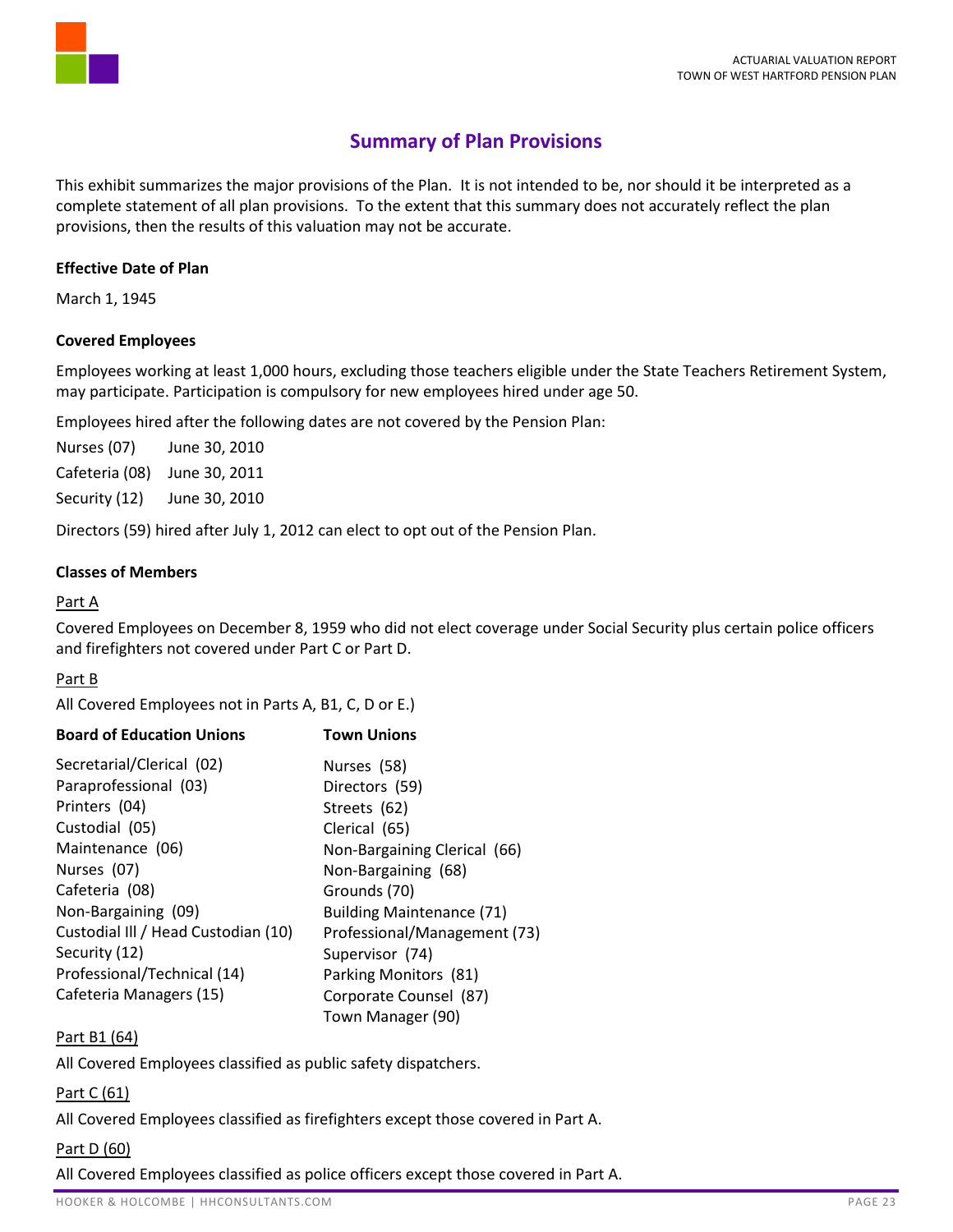

## **Classes of Members (cont.)**

## Part E

Covered Employees in the following unions, hired after the dates below:

Secretaries (02) effective May 21, 2013 Paraprofessionals (03) effective May 21, 2013 Custodians (05) effective October 2, 2012 Maintenance (06) effective October 2, 2012 Custodial Ill (10) effective July 1, 2014 Professional/Technical (14) effective October 15, 2013 Cafeteria Managers (15) effective July 1, 2014 Town Directors (59) effective July 1, 2012 Grounds(70) and Professional/Management (73) effective September 24, 2015

## **Credited Service**

All service, including completed months is from date of hire to date of actual retirement, date of death, or date of termination of employment. Solely for the purpose of calculating amount of pension (see Normal Retirement Benefit) credited service includes any additional service credited in connection with the prior governmental service purchase provision of the plan.

## **Average Final Compensation**

Average of the three highest calendar years of compensation, prior to date of actual retirement. Unused sick pay is included in average final compensation to the extent allowed under the plan.

For Part B and Part E members described below, the average final compensation shall not exceed the member's highest paid calendar year base wage. The highest paid calendar year base wage will be calculated on base wages or salary only and will not include payments on account of overtime worked, longevity payments, meal payments, or any other payment.

- Town unions hired on/after July 1, 2013,
- Maintenance (06), Nurses (07), Professional/Technical (14), Cafeteria (08), Cafeteria Managers (15), and Printers (04) hired after July 1, 2004;
- Custodial (05) and Head Custodians (10) hired on/after July 1, 2006;
- Security (12), Secretarial/ Clerical (02), Paraprofessional (03), and Non Union (09) hired on/after May 1, 2006.

For Part C members hired after April 1, 2014, the employee's final rate of compensation is used. The final rate of compensation is defined as the highest bi-weekly rate of pay attained by the employee times 26.089, plus the highest holiday pay attained by the employee.

Compensation is limited to \$200,000, indexed in accordance with the Internal Revenue Code requirements for qualified plans.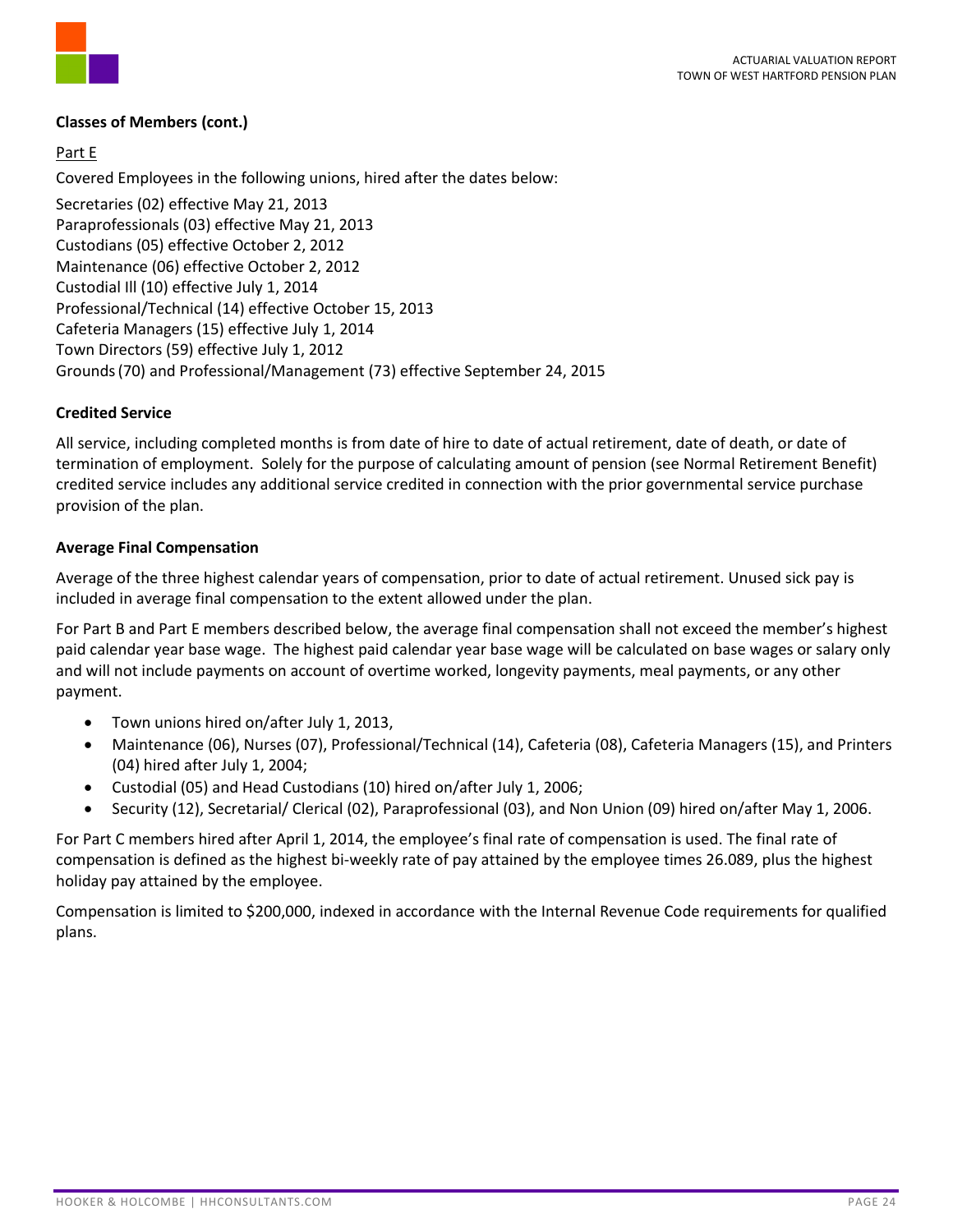



## **Unused Sick Pay**

Unused sick pay is included in pension calculations for the following groups:

- Part C members hired prior to July 1, 2005,
- Part D members hired prior to August 1, 2006,
- Part B members in Town unions hired prior to July 1, 2003,
- Part B members in Maintenance (06), Nurses (07), and Professional/Technical (14) hired prior to July 1, 2004;
- Part B members in Cafeteria Managers (15), Custodial (05), Security (12), Custodian III (10), Cafeteria (08), and Printers (04) hired prior to July 1, 2005; and
- Part B members in Secretarial/ Clerical (02), Paraprofessional (03), and Non Union (09) hired prior to July 1, 2006.

#### **Covered Compensation**

Covered compensation, as defined under Revenue Ruling 71-446, for persons turning age 65 during later of the year the member turns age 65 or the year of actual retirement.

### **Vesting**

An active member will become vested after 5 years of service (Dispatchers (64) members hired after June 30, 2007 - 10 years of service). The monthly benefit is equal to the accrued pension at date of termination; in lieu thereof, the member can elect to receive a refund of member contributions with credited interest. The monthly benefit is payable starting at the member's Normal Retirement Date. The vested member can elect to retire early (if he meets the early retirement eligibility criteria) and receive a reduced monthly benefit.

## **Normal Form**

Single life annuity

## **Optional Benefits at Retirement**

100%, 66-2/3% or 50% contingent annuitant option or 10 year certain and life option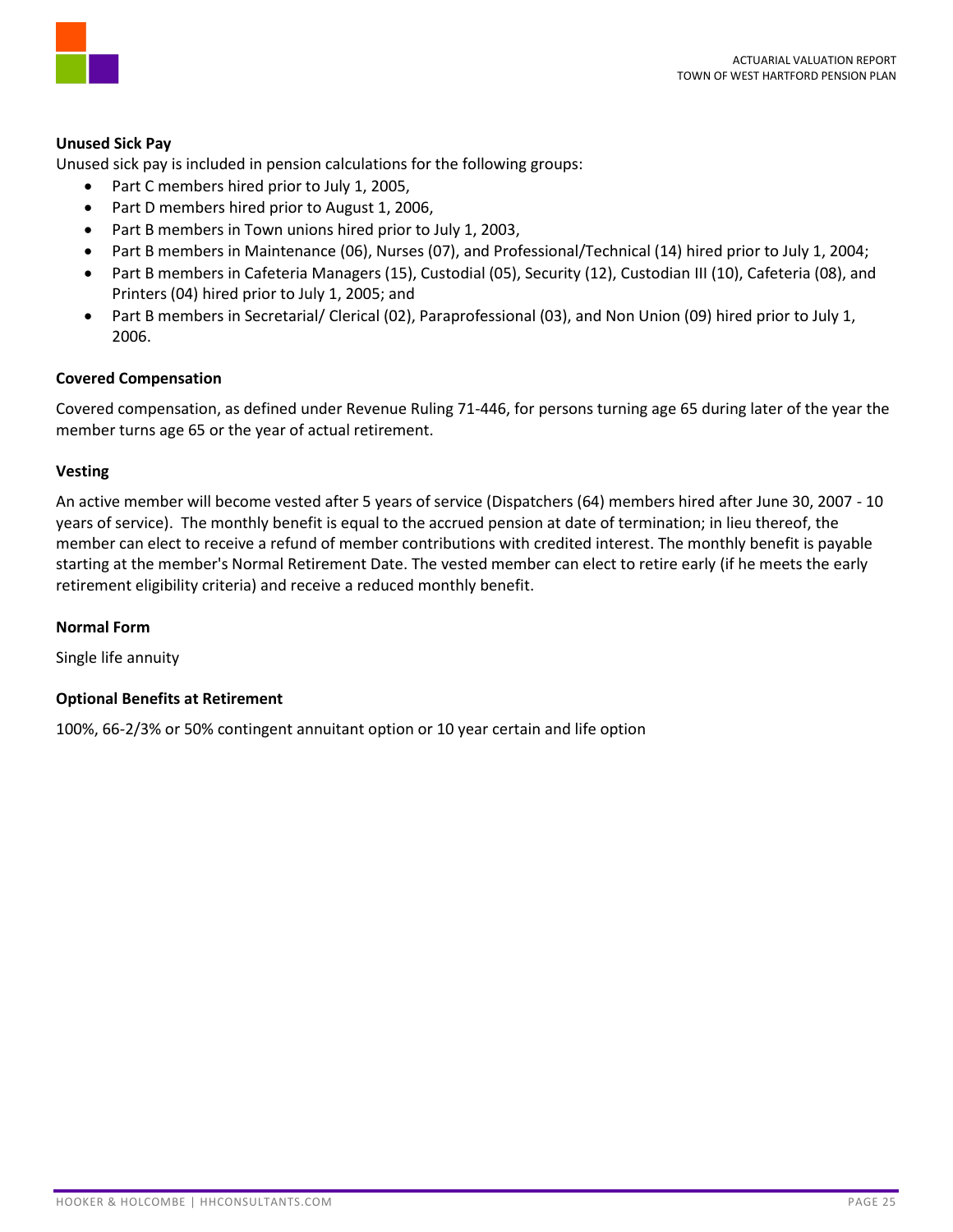

### **Member Contributions**

#### Part B

Percent of compensation varies by union. For some unions, members with long service contribute a lower percentage. For members in these unions hired prior to July 1, 2003, the lower percentage applies after 30 years of service. For members in these unions hired on or after July 1, 2003, the lower percentage applies after 35 years of service. Substitute January 1, 2006 for July 1, 2003 in the section above for Custodial (05).

|                                  | <b>Normal Rate</b> | <b>Long Service Rate</b> |
|----------------------------------|--------------------|--------------------------|
| Secretarial/Clerical (02)        | 3.25%              |                          |
| Paraprofessional (03)            | 3.25%              |                          |
| Printers (04)                    | 3.00%              | 2.00%                    |
| Custodial (05)                   | 3.50%              | 2.00%                    |
| Maintenance (06)                 | 3.00%              | 2.00%                    |
| Nurses (07)                      | 5.00%              | 2.00%                    |
| Cafeteria (08)                   | 3.50%              |                          |
| Non-Bargaining (09)              | 4.25%              |                          |
| Custodial III (10)               | 3.50%              |                          |
| Security (12)                    | 5.00%              |                          |
| Professional/Technical (14)      | 4.25%              |                          |
| Cafeteria Managers (15)          | 3.50%**            |                          |
| Nurses (58)                      | 3.00%              | 2.00%                    |
| Directors (59)                   | 5.00%              |                          |
| Streets (62)                     | 3.00%              | 2.00%                    |
| Clerical (65)                    | 2.80%*             | 1.80%*                   |
| Non-Bargaining Clerical (66)     | 3.00%              | 2.00%                    |
| Non-Bargaining (68)              | 3.00%              | 2.00%                    |
| Grounds (70)                     | 4.00%**            | 3.00%*                   |
| <b>Building Maintenance (71)</b> | 4.00%*             | 3.00%*                   |
| Professional/Management (73)     | 4.00%**            | 3.00%***                 |
| Supervisor (74)                  | 4.00%*             | 3.00%*                   |
| Parking Monitors (81)            | 3.00%              | 2.00%                    |
| Corporate Counsel (87)           | 3.00%              | 2.00%                    |
| Town Manager (90)                | 5.00%              |                          |
| * Includes 1.00% for COLA        |                    |                          |

\*\*Increasing to 4.25% for Union 15, and 5% for unions 70 and 73 \*\*\*Includes 1.00% for COLA. Employees hired after 9/24/2015 contribute at the Normal Rate regardless of service.

#### Part B1 (64)

7.00% (Includes 1.00% for COLA)

## Part C (61)

Effective 7/1/2016, 1% of base pay plus 7.0% of compensation. Members hired after 4/1/2014, 8% of base pay.

## Part D (60)

1% of base pay plus 5.0% of compensation.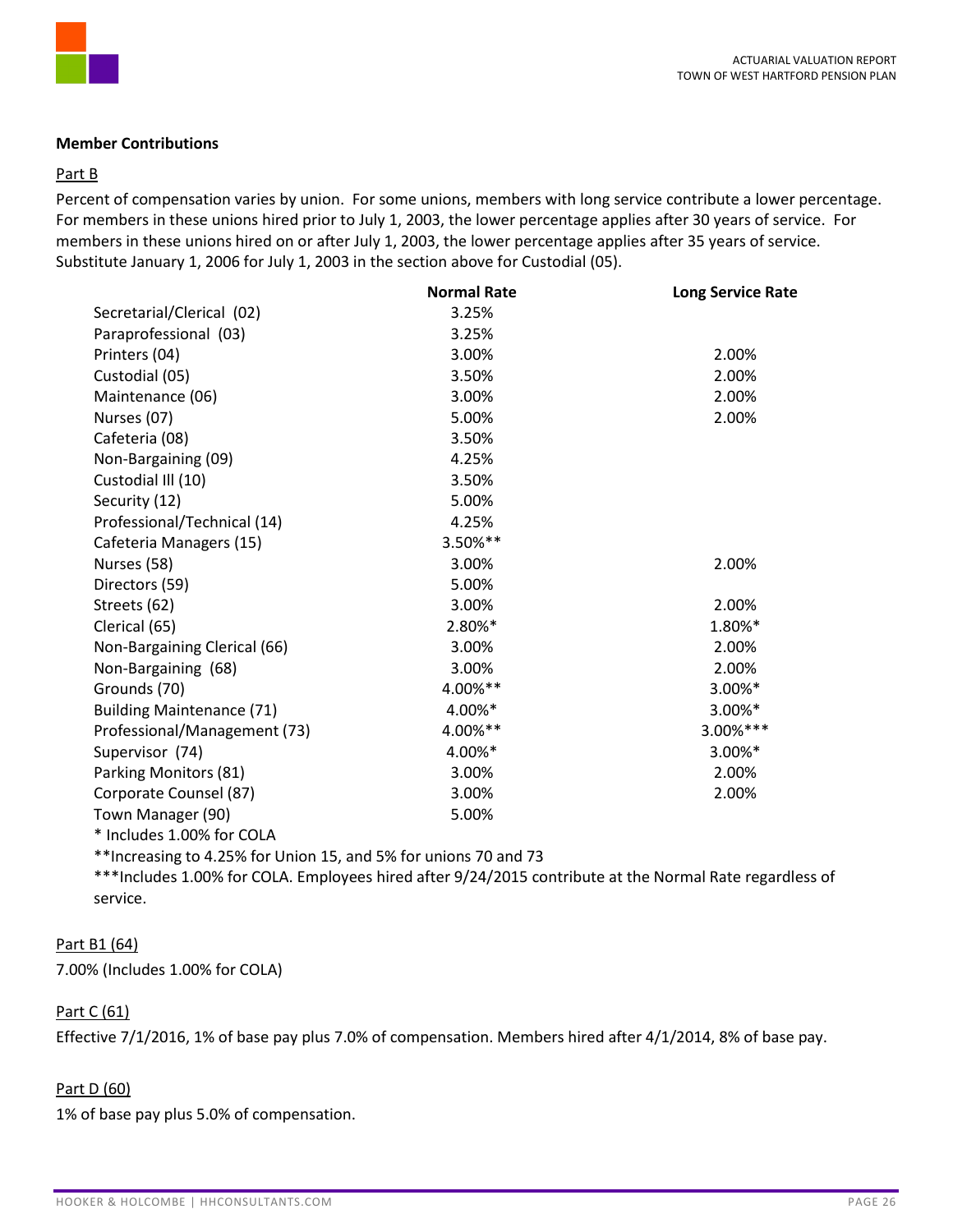

## **Member Contributions (cont.)**

Part E

3% of base compensation.

Interest crediting rate for employee contributions is equal to 2.00% (compounded annually for all groups).

### **Normal Retirement Date**

When calculating the Normal Retirement Date, service is assumed to continue past termination date.

### Part B and Part E

Secretarial/Clerical (02), Paraprofessional (03) and Security (12) members hired before May 1, 2006, earliest of age 55 with 25 years of Credited Service, or age 60 with 10 years of Credited Service, or age 70. For members hired after May 1, 2006, earliest of age 65 with 15 years of Credited Service, or age 62 with 35 years of Credited Service, or age 70.

Printers (04), Nurses (07), Cafeteria (08) and Cafeteria Managers (15) members hired before July 1, 2004, earliest of age 55 with 25 years of Credited Service, or age 60 with 10 years of Credited Service, or age 70. For members hired after July 1, 2004, earliest of age 65 with 15 years of Credited Service, or age 62 with 35 years of Credited Service, or age 70.

Custodial (05) members hired before January 1, 2006, earliest of age 55 with 25 years of Credited Service, or age 60 with 10 years of Credited Service, 30 years of Credited Service, or age 70. For members hired after January 1, 2006, earliest of age 65 with 15 years of Credited Service, 35 years of Credited Service, or age 70.

Maintenance (06) members hired before July 1, 2004, earliest of age 55 with 25 years of Credited Service, or age 60 with 10 years of Credited Service, 30 years of Credited Service, or age 70. For members hired after July 1, 2004, earliest of age 65 with 15 years of Credited Service, or age 62 with 35 years of Credited Service, or age 70.

Non-Bargaining (09) and Custodial III (10) members hired before July 1, 2006, earliest of age 55 with 25 years of Credited Service, or age 60 with 10 years of Credited Service, or age 70. For members hired after July 1, 2006, earliest of age 65 with 15 years of Credited Service, or age 62 with 35 years of Credited Service, or age 70.

Professional/Technical (14) members hired before July 1, 2004 earliest of age 55 with 25 years of Credited Service, or age 60 with 10 years of Credited Service, or age 70. For members hired after July 1, 2004, earliest of age 65 with 15 years of Credited Service, or age 62 with 35 years of Credited Service, or age 70.

Streets (62) members hired before July 1, 2003, earliest of age 55 with 25 years of Credited Service, or age 60 with 10 years of Credited Service, 30 years of Credited Service, or age 70. For members hired after July 1, 2003, earliest of age 65 with 15 years of Credited Service, 35 years of Credited Service, or age 70.

Nurses (58), Directors (59), Clerical (65), Non-Bargaining Clerical (66), Non-Bargaining (68), Professional/Mgmt (73), Corporate Counsel (87) and Town Manager (90) members hired before July 1, 2003, earliest of age 55 with 25 years of Credited Service, or age 60 with 10 years of Credited Service, or age 70. For members hired after July 1, 2003, earliest of age 65 with 15 years of Credited Service, or age 62 with 35 years of Credited Service, or age 70.

Grounds (70), Building Maintenance (71) and Supervisor (74) members hired before July 1, 2003, earliest of age 55 with 25 years of Credited Service, or age 60 with 10 years of Credited Service, 30 years of Credited Service, or age 70. For members hired after July 1, 2003, earliest of age 65 with 15 years of Credited Service, or age 62 with 35 years of Credited Service, or age 70.

Parking Monitors (81) earliest of age 65 with 15 years of Credited Service, or age 62 with 35 years of Credited Service, or age 70.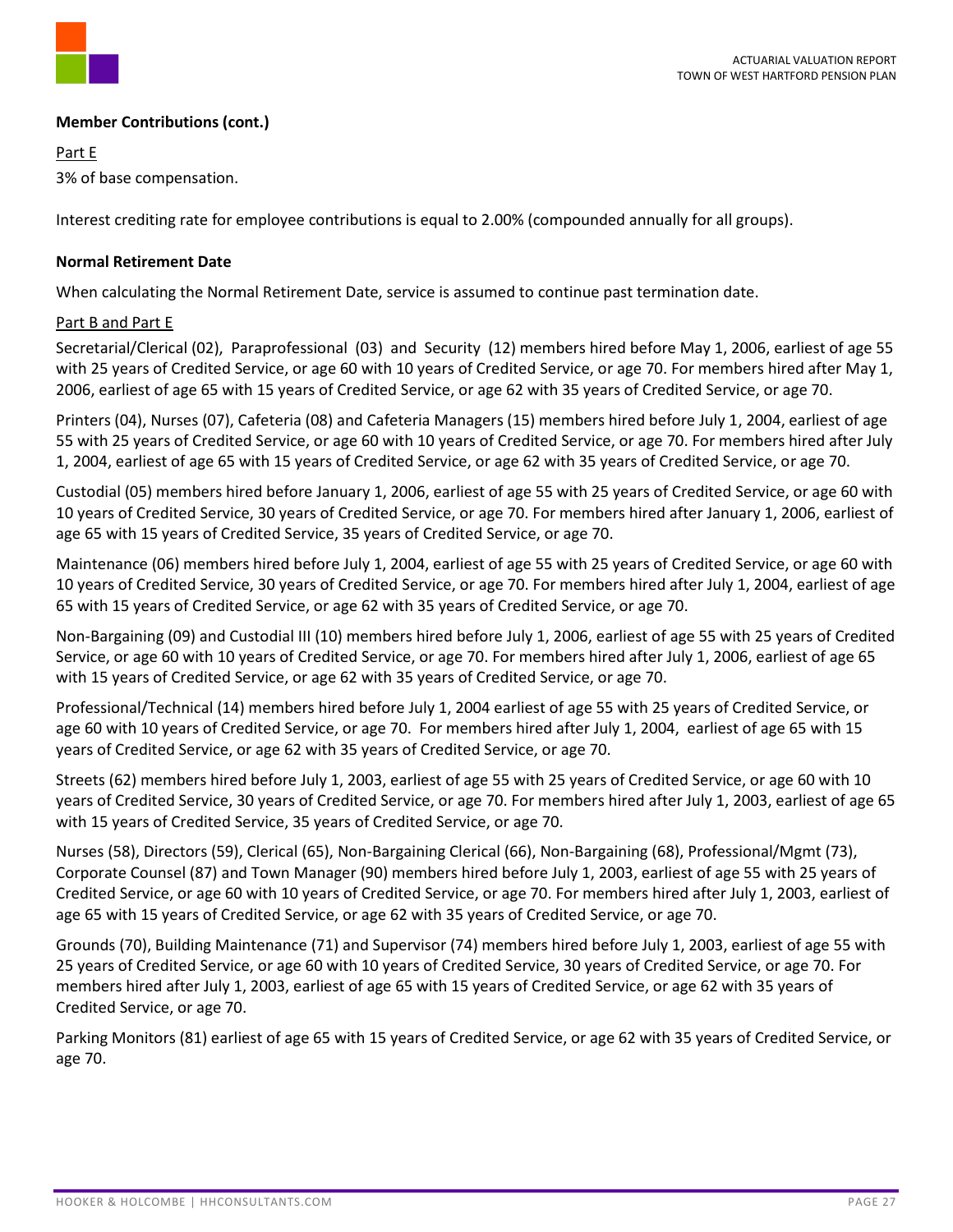

### **Normal Retirement Date (cont.)**

### Part B1 (64)

Members hired before July 1, 2007, earliest of age 55 with 25 years of Credited Service, or age 60 with 10 years of Credited Service, 20 years of Credited Service, or age 70. Members hired on or after July 1, 2007, 25 years of Credited Service.

### Part C (61)

Members hired before July 1, 2005, earliest of age 55 with 10 years of Credited Service, 20 years of Credited Service, or age 65. Members hired after July 1, 2005, age 50 with 25 years of Credited Service or age 65.

### Part D (60)

Earliest of age 55 with 10 years of Credited Service, 20 years of Credited Service, or age 65.

### **Normal Retirement Benefit**

## Part B

For service prior to January 1, 1986:

- (1) 2% times Average Final Compensation times Credited Service up to 33 years, plus 1% times Average Final Compensation times Credited Service in excess of 33 years; less
- (2) 5/6% times Average Final Compensation not in excess of Covered Compensation times Credited Service; plus
- (3) For Members who retire before age 62, a temporary allowance calculated as in (2) above. Such benefit shall terminate with the payment for the month the member attains Social Security Normal Retirement Age if in a Town union and age 62 otherwise.

For service after January 1, 1986: 2% times Average Final Compensation times Credited Service to a maximum of 35 years. Max 30 for Custodial (05).

For the groups listed below, the normal retirement benefit with 30 years of Credited Service is 70% of Average Final Compensation:

Custodial (05) hired before January 1, 2006 Maintenance (06) hired before July 1, 2004 Streets (62) hired prior to July 1, 2003 Non-Bargaining Clerical (66) hired before July 1, 2003 Non-Bargaining (68) Grounds (70) hired before July 1, 2003 Building Maintenance (71) hired before July 1, 2003 Professional/Management (73) hired before July 1, 2003 Supervisor (74) hired before 7/1/2003

Clerical (65) members hired prior to July 1, 2003 at age 55 with 25 (30) years of Credited Service, normal retirement benefit is 60% (70%) of Average Final Compensation.

#### Part B1 (64)

Same as Part B. For members hired on or after July 1, 2007 who retire with 25-27 years of Credited Service, 55% of Average Final Compensation; with 28+ years of Credited Service, 56% of Average Final Compensation plus 2% for each additional year of Credited Service to a maximum of 35 years of Credited Service.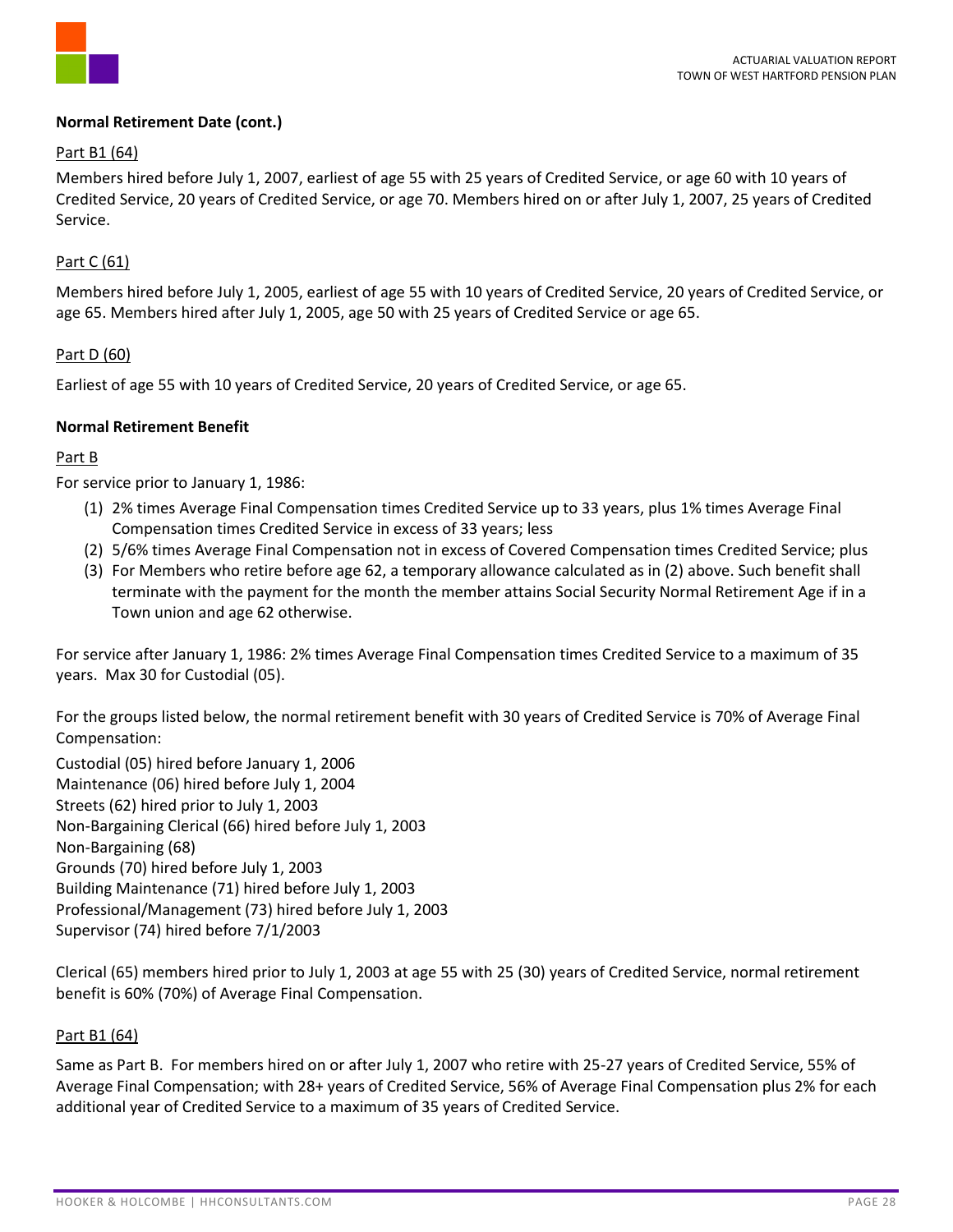

### **Normal Retirement Benefit (cont.)**

### Part C (61)

For members hired before April 1, 2014 2.5% times Average Final Compensation times Credited Service, up to 75% of Average Final Compensation (except as noted below).

For members actively employed on July 1, 2014 and hired prior to April 1, 2014 who retire with 30 years of Credited Service, 80% times Average Final Compensation.

For members hired after April 1, 2014, 2.0% times Average Final Compensation times Credited Service. Members who retire with 30 years of Credited Service, 65% of Average Final Compensation. Shall not exceed 65% of Average Final Compensation.

#### Part D (60)

For members hired before August 1, 2006, 2.5% times Average Final Compensation times Credited Service.

For members hired after August 1, 2006, 2.5% times average base pay in the highest three calendar years determined without regard to overtime, private duty, sick leave or any other compensation than base pay.

For members on payroll as of July 1, 2006 or hired thereafter that retire with 30 years of Credited Service, 80% times Average Final Compensation (excludes any buyback time).

#### Part E

1% times Average Final Compensation times Credited Service to a maximum of 35 years.

### **Minimum Benefit**

#### Parts B, B1 & E

\$360 per year. Terminated vested members, reduced by \$24 per year for less than 15 years of continuous credited service.

#### Parts C & D

\$1,000 per year. For Part C members, benefit is reduced by \$67 per year less than 15 years of continuous service.

## **Maximum Benefit**

#### Part B & Part E

Part B - Generally 75% of Average Final Compensation, with the following exceptions: Streets (62), Grounds (70), Building Maintenance (71), Professional/Mgmt (73) eligible for normal retirement, and Supervisor (74) members hired prior to July 1, 2003 who retire with 30 years of service, the maximum benefit (before the Supplemental Benefit) is equal to 70% of Average Final Compensation.

Part E – 35% of Average Final Compensation.

In addition, the benefit (before the Supplemental Benefit) is limited as follows:

- All Board of Education unions except Printers (04) and Cafeteria Workers (08), 100% of the final year's base pay;
- All other Town union members, 100% of the final year's base pay.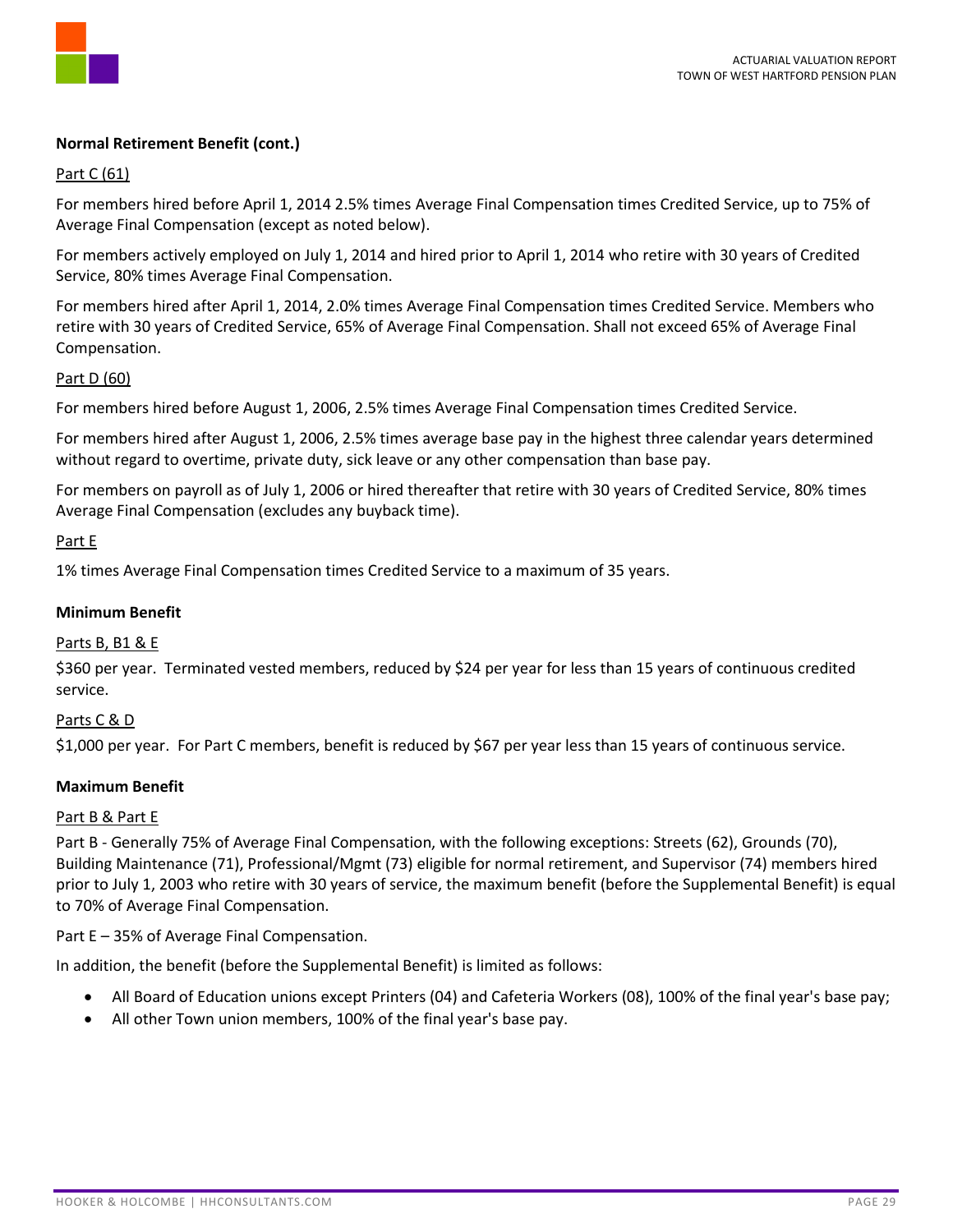

## **Maximum Benefit (cont.)**

Part B1 (64)

75% of Average Final Compensation

## Part C (61)

For members hired before July, 1, 2005, 95% of base pay. For members hired after July 1, 2005, 85% of base pay.

## Part D (60)

For members hired before August, 1, 2006, 95% of base pay (including education incentive and holiday pay only). For members hired after August 1, 2006, 85% of base pay (excluding overtime, holiday pay, sick pay, vacation time or other incentive or extra pay).

## **Supplemental Benefit**

## Applicable Groups

Secretarial/Clerical (02), Paraprofessional (03) and Security (12) hired before May 1, 2006; Printers (04), Maintenance (06), Nurses (07), Cafeteria (08), Professional/Technical (14), and Cafeteria Managers (15) hired before July 1, 2004; Custodial (05) hired before January 1, 2006, Non-Bargaining (09) hired before July 1, 2006, Custodian Ill (10) hired before July 1, 2005; and all Town unions and Town non-bargaining hired before July 1, 2003.

## Eligibility

Members who work past Normal Retirement Date by attaining age 55 with 25 years of service or age 60 with 10 years of service.

## Benefit

\$600 per year for each full year of service worked beyond Normal Retirement Date. This supplemental benefit is not eligible for a COLA and will not be a survivor benefit. Payments are made as a single payment during the month of July, starting the first July after the employee's retirement date.

## **Early Retirement Date**

## Part B & Part E

Secretarial/Clerical (02) and Paraprofessional (03) members hired before May 1, 2006, earlier of age 45 with 15 years of Credited Service, or age 50 with 10 years of Credited Service. For members hired after May 1, 2006, earlier of age 55 with 15 years of Credited Service, or age 60 with 10 years of Credited Service.

Printers (04), Custodial (05), Cafeteria (08), Custodial Ill (10) and Professional/Technical (14) members hired before July 1, 2005, earlier of age 45 with 15 years of Credited Service, or age 50 with 10 years of Credited Service. For members hired after July 1, 2005, earlier of age 55 with 15 years of Credited Service, or age 60 with 10 years of Credited Service.

Maintenance (06) and Nurses (07) and members hired before July 1, 2004, earlier of age 45 with 15 years of Credited Service, or age 50 with 10 years of Credited Service. For members hired after July 1, 2004, earlier of age 55 with 15 years of Credited Service, or age 60 with 10 years of Credited Service.

Non-Bargaining (09) members hired before July 1, 2006, earlier of age 45 with 15 years of Credited Service, or age 50 with 10 years of Credited Service. For members hired after July 1, 2006, earlier of age 55 with 15 years of Credited Service, or age 60 with 10 years of Credited Service.

Security (12) members hired before July 1, 2005, earlier of age 45 with 15 years of Credited Service, or age 50 with 10 years of Credited Service. For members hired after July 1, 2005, earlier of age 55 with 15 years of Credited Service, or age 60 with 10 years of Credited Service.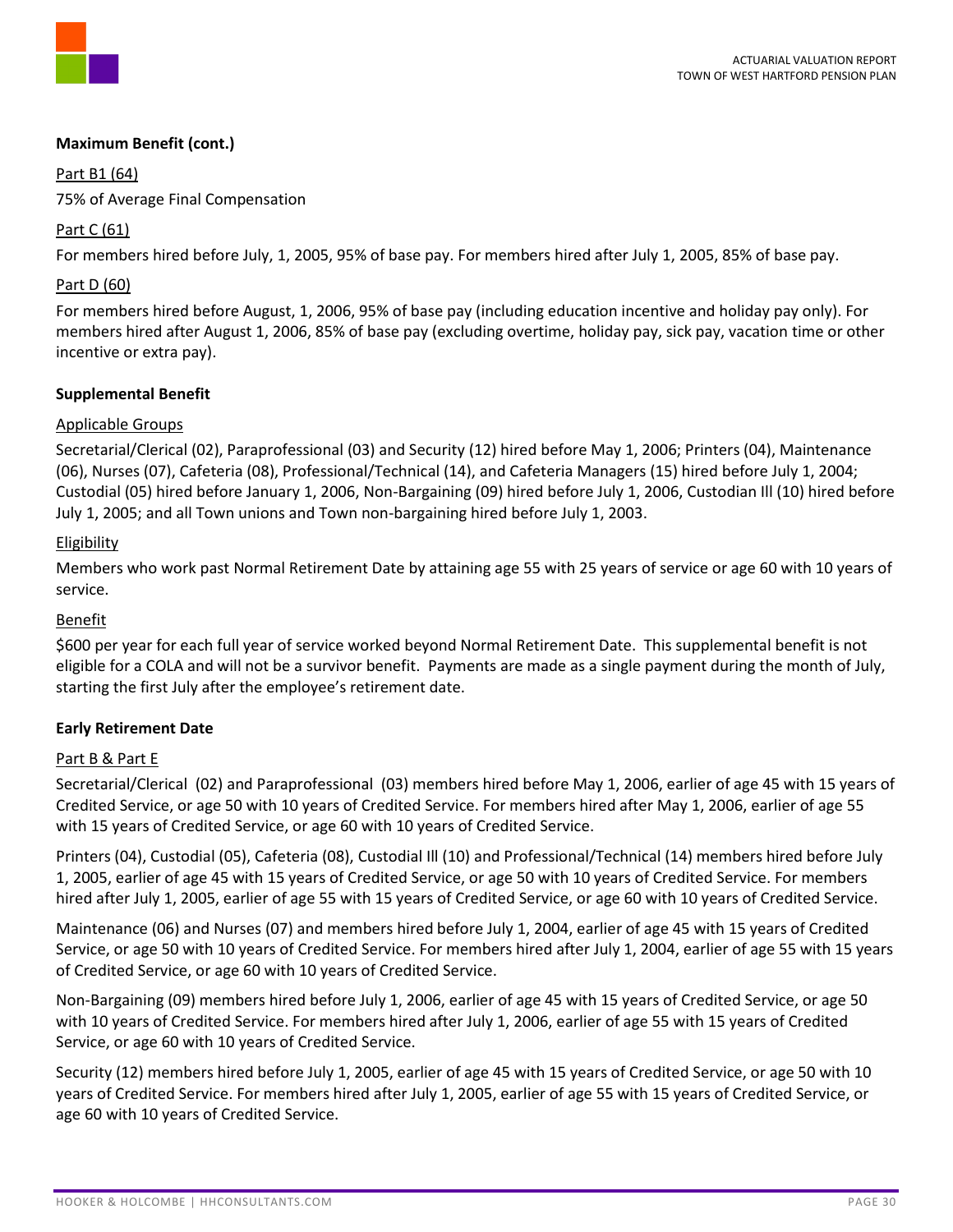

## **Early Retirement Date (cont.)**

Nurses (58), Directors (59), Streets (62), Clerical (65), Non-Bargaining Clerical (66), Non-Bargaining (68), Grounds (70), Building Maintenance (71), Professional/Management (73), Supervisor (74), Parking Monitors (81), Corporate Counsel (87) and Town Manager members hired before July 1, 2003, earliest of age 45 with 15 years of Credited Service, or age 50 with 10 years of Credited Service. For members hired after July 1, 2003, earliest of age 55 with 15 years of Credited Service, or age 60 with 10 years of Credited Service.

### Part B1

Members hired before July 1, 2007, earliest of age 45 with 15 years of Credited Service, or age 50 with 10 years of Credited Service. For members hired on or after July 1, 2007, earliest of age 45 with 15 years of Credited Service, or age 50 with 10 years of Credited Service, or 20 years of Credited Service.

### Parts C & D

10 years of Credited Service.

## **Early Retirement Reduction**

Depending on date of hire (for Part B and Part E, the date of hire is the same date referenced in the definition of NRD; for Part C, 7/1/2005; for Part D, 8/1/2006).

Before: Actuarial Equivalent using 1971 GAM male table set back 1 year and 6.5% interest.

After: 6% reduction for each year that retirement precedes normal retirement.

### **Deferred Retirement**

### Parts B, B1 & E

A member may work beyond retirement at his or her option, and will continue to accrue benefits under the plan.

#### Parts C & D

A member may not work later than the December 31st nearest their 65th birthday.

#### **Disability Retirement**

A member regardless of age with 10 or more years of continuous service is eligible if he or she is totally and permanently disabled and unable thereby to engage in gainful occupation with the Town. The benefit amount is equal to the regular pension benefit (not reduced for early commencement).

If the disability is Service-Connected, the 10-year service requirement is waived; and the benefit is the greater of the regular pension benefit (not reduced for early commencement) and 50% of base pay less any payments received on account of Social Security or Worker's Compensation.

Parts B, B1 & E – Minimum benefit is \$360 per year

Part C and Part D - Annual minimum benefit of \$1,000.

#### **Death Benefits**

#### Before Retirement

Return of member's contributions with regular interest. However, Part C and Part D members generally do not receive 1% of base wages contributed.

Alternatively, the surviving spouse can elect to receive a life annuity starting on or after the date the participant would have been eligible for Early Retirement. The amount of the annuity is calculated as what spouse would have received had the participant terminated employment on the date of death, elected a 50% Joint & Survivor annuity commencing on the death benefit commencement date, and died.